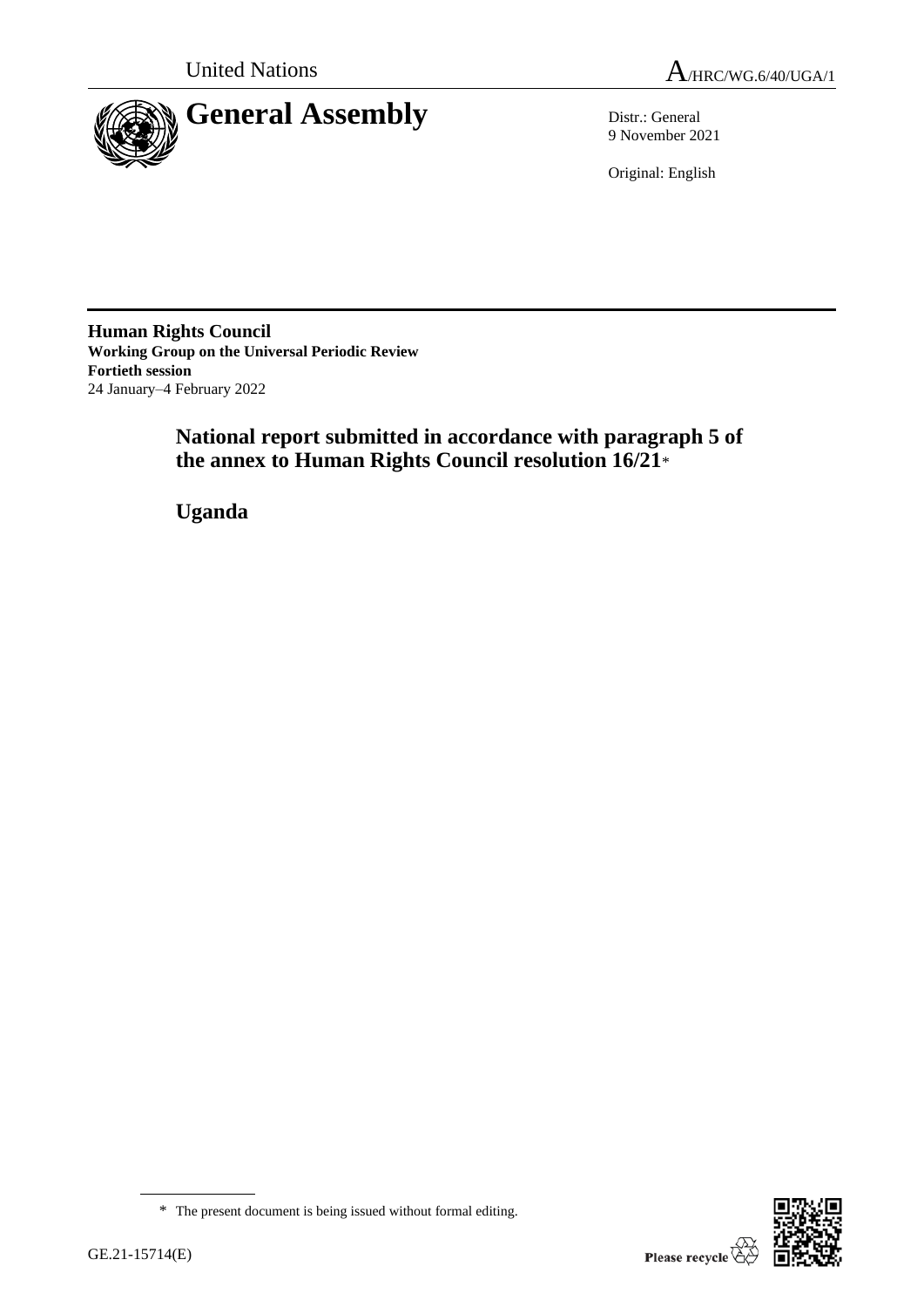# Contents

|                                                                                         |  | Page          |
|-----------------------------------------------------------------------------------------|--|---------------|
|                                                                                         |  | $\mathcal{E}$ |
|                                                                                         |  | 6             |
| П.                                                                                      |  |               |
| III.                                                                                    |  |               |
| IV.<br>Progress in implementation of the voluntary pledges and accepted recommendations |  |               |
| A.                                                                                      |  | 7             |
| B.                                                                                      |  | 8             |
|                                                                                         |  | 21            |
|                                                                                         |  | 22            |
|                                                                                         |  |               |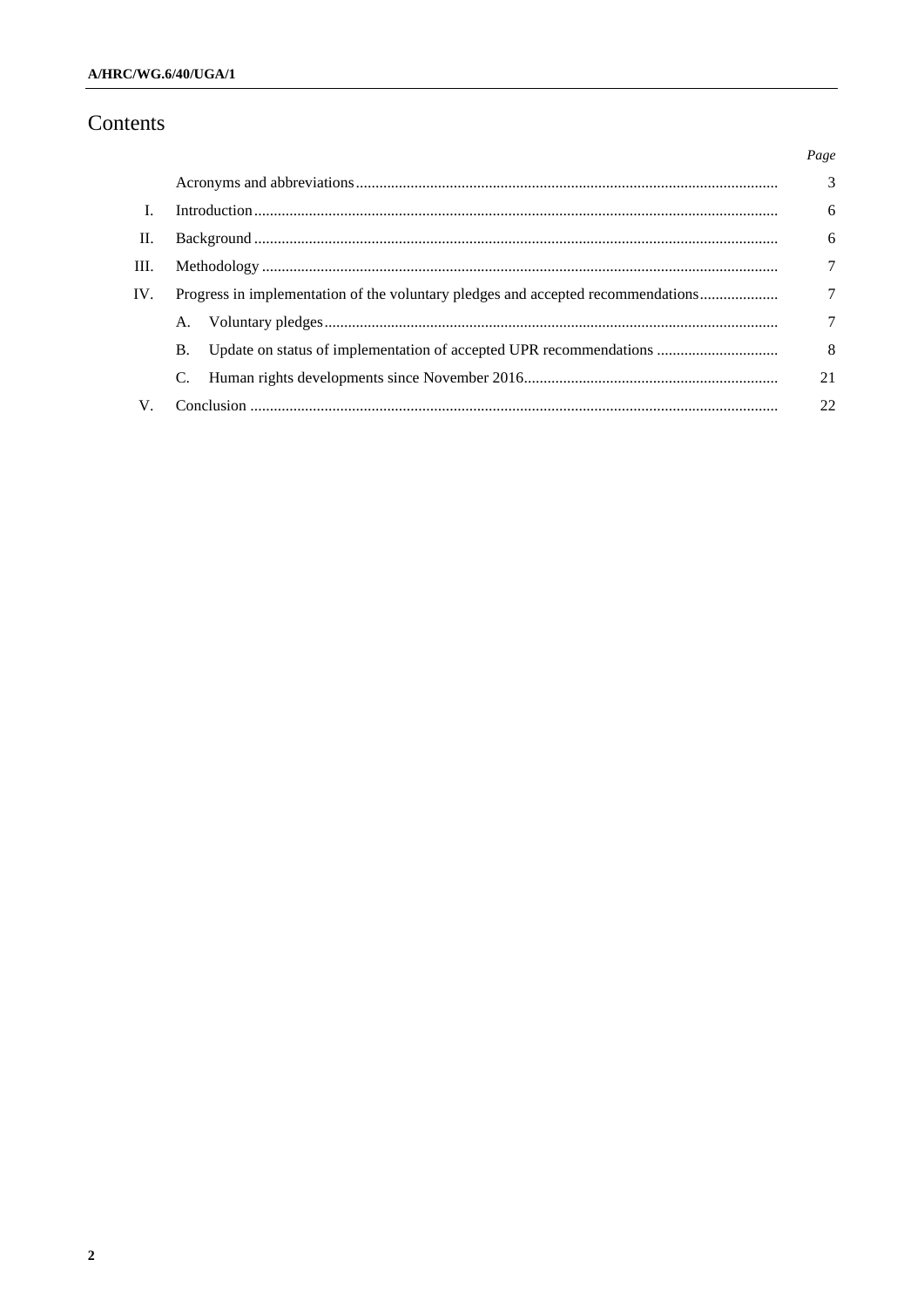# **Abbreviations and acronyms**

| ACTV           | African Centre For Treatment of Torture Victims                                                    |
|----------------|----------------------------------------------------------------------------------------------------|
| <b>ACU</b>     | Anti-Corruption Unit                                                                               |
| ARV            | <b>Antiretroviral Drugs</b>                                                                        |
| <b>BUBU</b>    | Buy Uganda Build Uganda                                                                            |
| <b>BTVET</b>   | Business Technical Vocation Education and Training                                                 |
| <b>CAIIP</b>   | Community Access to Infrastructure Program                                                         |
| CAT            | Convention against Torture and Other Cruel, Inhuman or Degrading<br><b>Treatment or Punishment</b> |
| <b>CEDAW</b>   | Convention on the Elimination of Discrimination Against Women                                      |
| <b>CEDOVIP</b> | <b>Centre for Domestic Prevention</b>                                                              |
| CERD           | Convention on Elimination of Racial Discrimination                                                 |
| <b>CFPD</b>    | Child and Family Protection Department                                                             |
| CIID.          | Criminal Intelligence and Investigations Directorate                                               |
| CMI.           | Chieftaincy of Military Intelligence                                                               |
| <b>COPTIP</b>  | Coordination Office for Prevention of Trafficking in Persons                                       |
| <b>CRC</b>     | Convention on Rights of Child                                                                      |
| CSOs           | Civil Society Organisations                                                                        |
| <b>DHIS</b>    | District Health Information System                                                                 |
| <b>DRDIP</b>   | Development Response to Displacement Impacts Project                                               |
| EC.            | <b>Electoral Commission</b>                                                                        |
| EGP            | Electronic Government Procurement                                                                  |
| EIA.           | <b>Environmental Impact Assessment</b>                                                             |
| <b>EMR</b>     | <b>Electronic Medical Records</b>                                                                  |
| EOC            | <b>Equal Opportunities Commission</b>                                                              |
| FGM            | <b>Female Genital Mutilation</b>                                                                   |
| <b>FHRI</b>    | Foundation For Human Rights Initiative                                                             |
| <b>FRRM</b>    | Feedback Referral and Resolution Mechanism                                                         |
| FY             | Financial Year                                                                                     |
| GBV            | <b>Gender Based Violence</b>                                                                       |
| <b>GSPS</b>    | Governance and Security Program Secretariat                                                        |
| HC             | <b>Health Centre</b>                                                                               |
| <b>HMIS</b>    | Health Management Information System                                                               |
| <b>HRCU</b>    | Human Rights Centre-Uganda                                                                         |
| <b>HSDP</b>    | Health Sector Development Plan                                                                     |
| <b>HSIRRP</b>  | Health Sector Integrated Refugee Response Plan                                                     |
| <b>ICCPR</b>   | International Covenant on Civil and Political Rights                                               |
| <b>IEC</b>     | Information, Education and Communication                                                           |
| <b>ILO</b>     | International Labour Organisation                                                                  |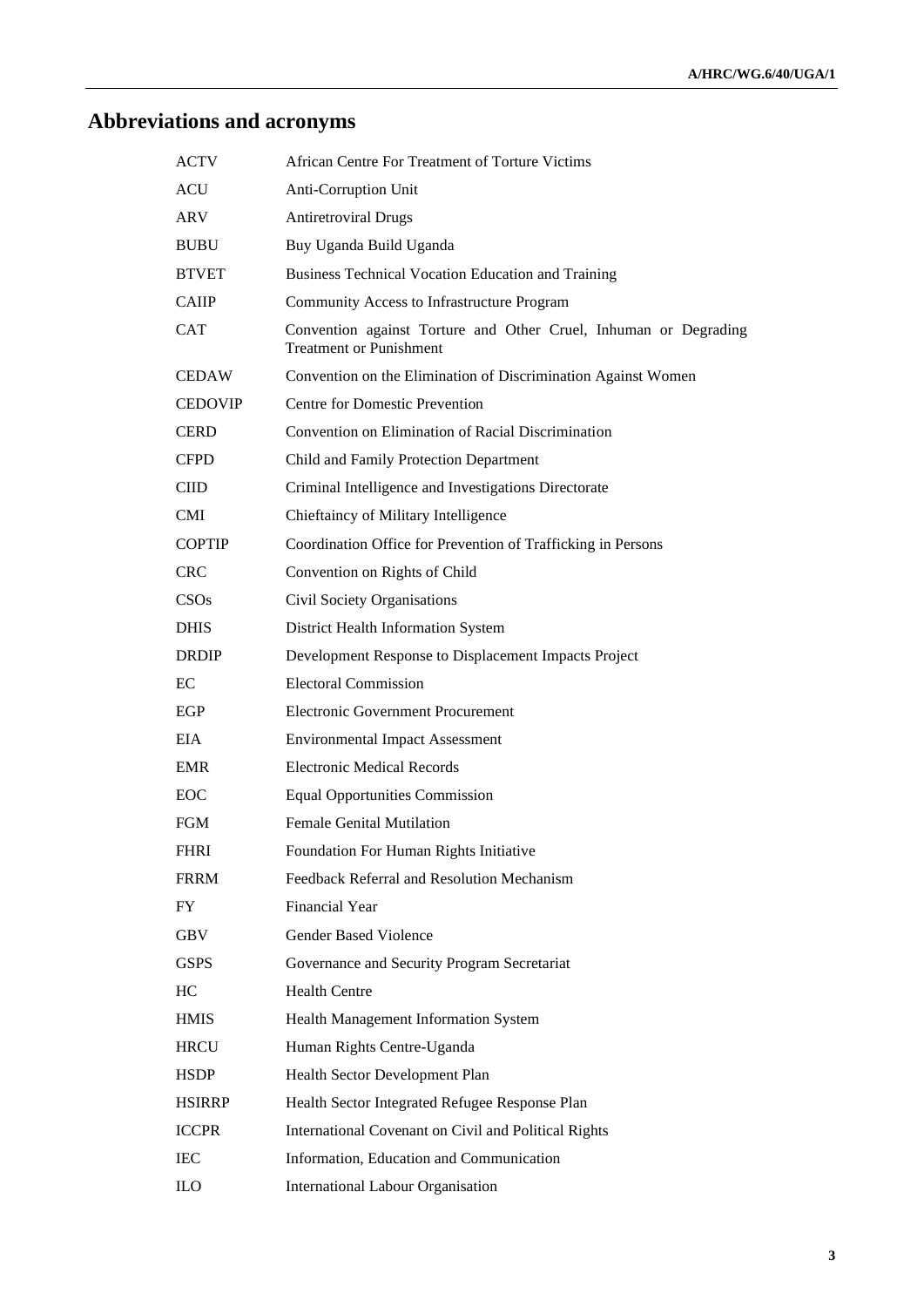| <b>IMC</b>    | Inter-Ministerial Technical Steering Committee on Human Rights |
|---------------|----------------------------------------------------------------|
| <b>IPOD</b>   | <b>Interparty Organisation For Dialogue</b>                    |
| <b>JLOS</b>   | Justice, Law and Order Sector                                  |
| <b>JSC</b>    | Judicial Service Commission                                    |
| <b>KCCA</b>   | Kampala City Council Authority                                 |
| <b>LCS</b>    | Low Cost Sealing                                               |
| <b>LEA</b>    | Legal-Policy Environment Assessment                            |
| <b>MATIP</b>  | Market and Agriculture Trade Infrastructure Project            |
| <b>MDAs</b>   | Ministries, Departments and Agencies                           |
| MGLSD         | Ministry of Gender, Labour and Social Development              |
| <b>MoFA</b>   | Ministry of Foreign Affairs                                    |
| <b>MoFPED</b> | Ministry of Finance, Planning and Economic Development         |
| MoH           | Ministry of Health                                             |
| MoJCA         | Ministry of Justice and Constitutional Affairs                 |
| <b>MLHUD</b>  | Ministry of Lands, Housing and Urban Development               |
| <b>NAP</b>    | National Action Plan on Human Rights                           |
| <b>NAPBHR</b> | National Action Plan on Business and Human Rights              |
| <b>NCD</b>    | National Council For Disability                                |
| NCF           | <b>National Consultative Forum</b>                             |
| <b>NDP</b>    | National Development Plan                                      |
| <b>NGO</b>    | Non- Governmental Organisation                                 |
| <b>NHIS</b>   | National Health Insurance Scheme                               |
| <b>NIRA</b>   | National Identification and Registration Authority             |
| <b>OAG</b>    | Office of the Auditor General                                  |
| <b>ODPP</b>   | Office of the Director of Public Prosecutions                  |
| <b>OPM</b>    | Office of the Prime Minister                                   |
| <b>PAS</b>    | Paralegal Advisory Services                                    |
| <b>PPDA</b>   | Public Procurement and Disposal of Assets Authority            |
| <b>PPTA</b>   | Prevention and Prohibition of Torture Act, 2012                |
| <b>PSU</b>    | Professional Standards Unit                                    |
| <b>PTIP</b>   | Prevention of Trafficking in Persons, Act, 2009                |
| ReHope        | Refugee and Host Population Empowerment                        |
| <b>RMNCAH</b> | Reproductive, Maternal, Neonatal and Child, Adolescent Health  |
| SAGE          | Social Assistance Grant on Empowerment                         |
| <b>SDG</b>    | <b>Sustainable Development Goals</b>                           |
| <b>SGBV</b>   | <b>Sexual Gender Based Violence</b>                            |
| <b>SOPs</b>   | <b>Standard Operating Procedures</b>                           |
| <b>STA</b>    | Settlement Transformation Agenda                               |
| TVET          | <b>Technical Vocation Education and Training</b>               |
| <b>UGANET</b> | Uganda Network on Law, Ethics and HIV/AIDS                     |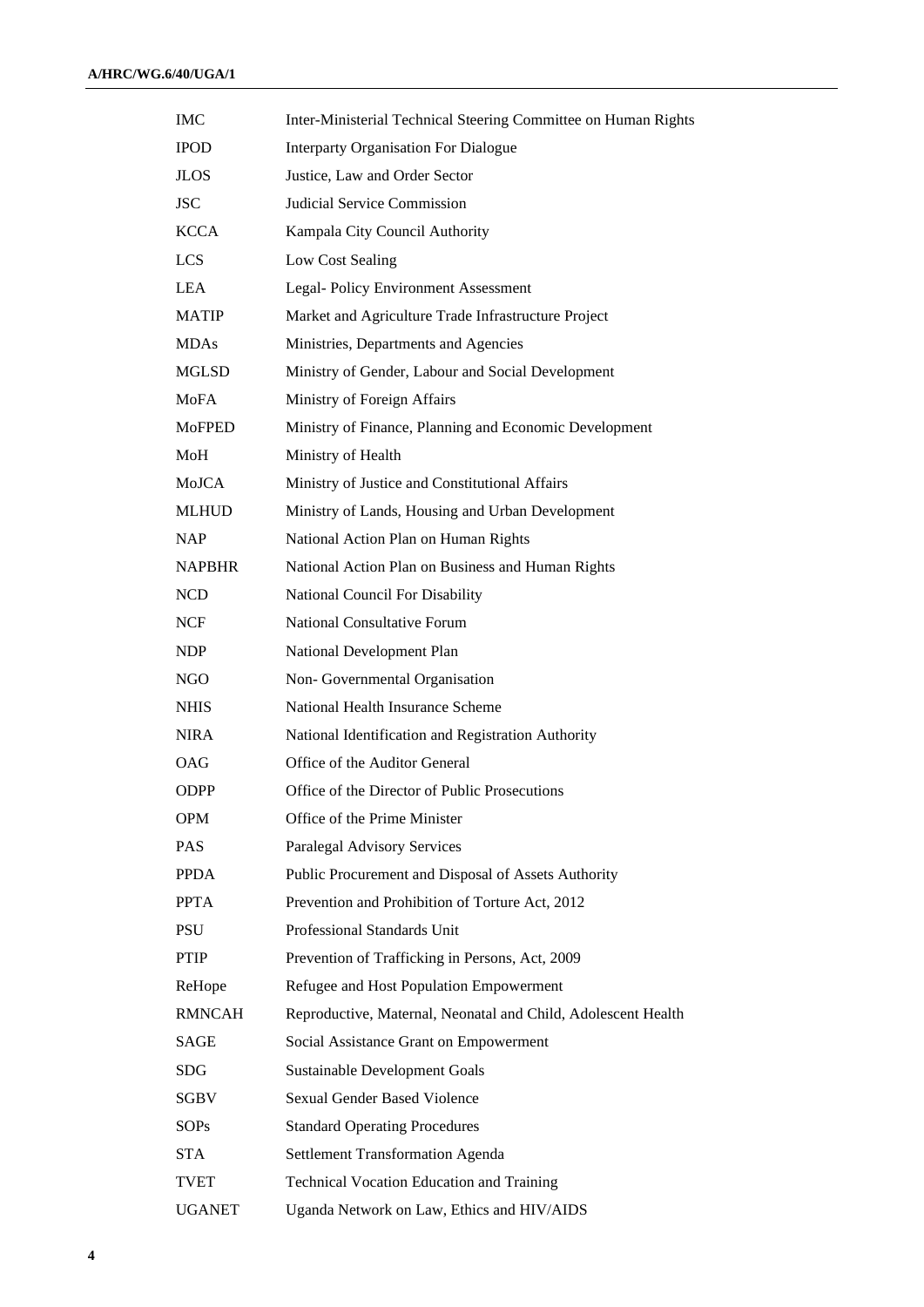| UgIFT          | Uganda Inter-Governmental Fiscal Transfer                     |
|----------------|---------------------------------------------------------------|
| <b>UHRC</b>    | <b>Uganda Human Rights Commission</b>                         |
| <b>ULC</b>     | <b>Uganda Land Commission</b>                                 |
| <b>ULS</b>     | <b>Uganda Law Society</b>                                     |
| <b>UPDF</b>    | Uganda Peoples' Defence Forces                                |
| UPF            | <b>Uganda Police Force</b>                                    |
| <b>UPR</b>     | Universal Periodic Review                                     |
| <b>UPS</b>     | <b>Uganda Prisons Service</b>                                 |
| <b>URMCHIP</b> | Uganda Reproductive Maternal Child Health Improvement Project |
| <b>USE</b>     | <b>Universal Secondary Education</b>                          |
| <b>UWA</b>     | Uganda Wildlife Authority                                     |
| <b>UWEP</b>    | Uganda Women Entrepreneurship Programme                       |
| <b>VAC</b>     | Violence Against Children                                     |
| <b>VHT</b>     | Village Health Teams                                          |
| WASH           | Water, Sanitation and Hygiene                                 |
| <b>YVCF</b>    | Youth Venture Capital Fund                                    |
| YLP            | Youth Livelihood Programme                                    |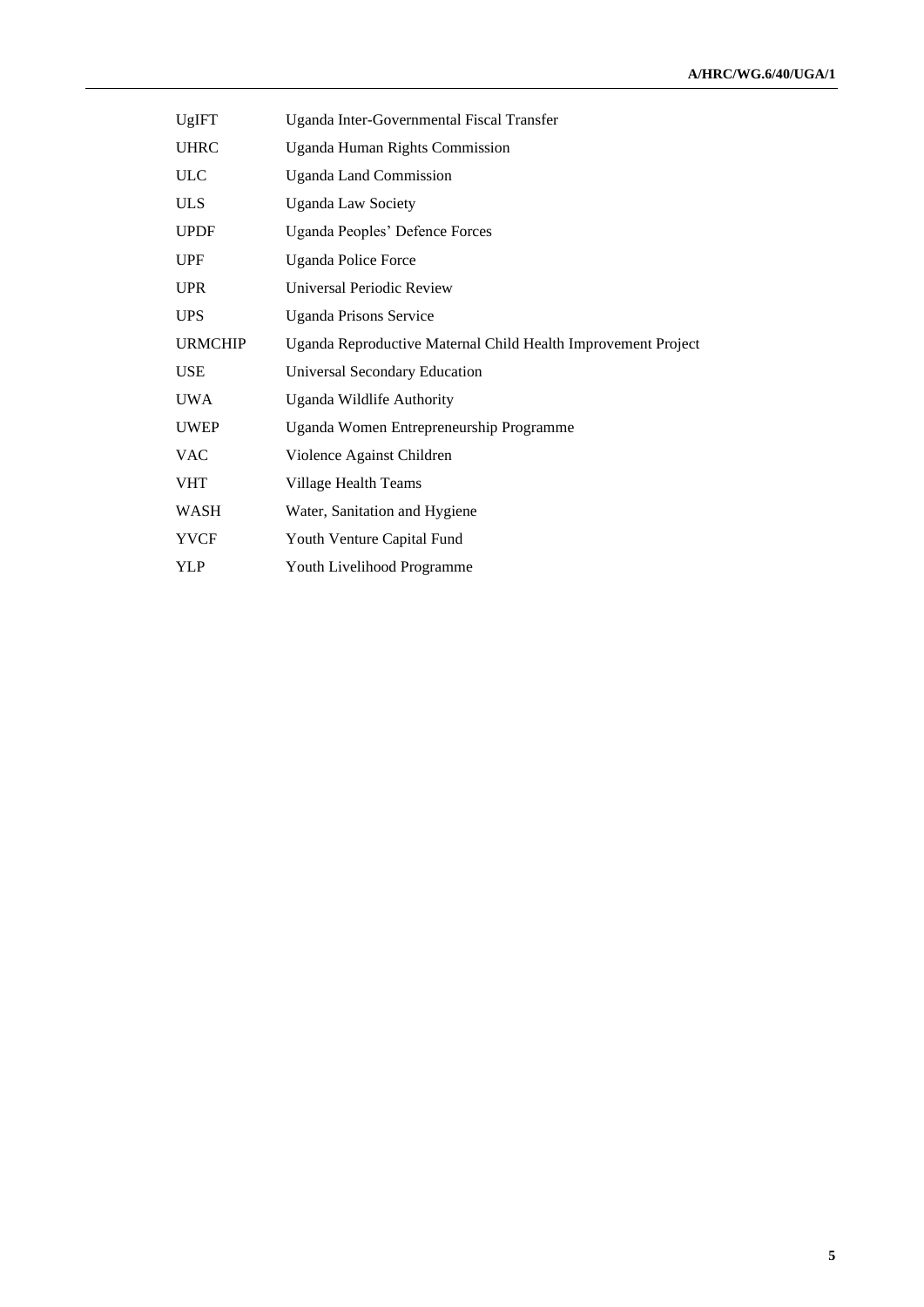# **I. Introduction**

1. Uganda is a constitutional democracy and a country governed by laws. From a military and dictatorial regime in its past history, the National Resistance Movement Government has made significant and commendable strides to improve the human rights situation in Uganda. Government remains committed to upholding the rights and freedoms enshrined in the bill of rights under chapter four of the 1995 Constitution that is the longest Chapter, showing how dedicated the Government is to promotion and protection of human rights. To this end the human rights based approach and specific legislation giving effect to provisions of the Constitution and policies that promote and protect human rights is at the centre of development. In line with her commitment to promote and protect human rights at the national level, Uganda continues to voluntarily participate in the Universal Periodic Review (UPR) with the aim of sharing our experiences and learning from best practices on human rights. During the first review in 2011, Uganda made voluntary commitments that it continues to implement in order to strengthen the promotion and protection of human rights.

2. Since the last review in 2016, Government has enacted and implemented various laws and policies to among others domesticate international human rights standards; ensure inclusive economic growth, equality and accountability; and has strengthened oversight mechanisms including courts of law, the Uganda Human Rights Commission (UHRC), the Equal Opportunities Commission (EOC) and Parliamentary Committees on Human Rights, and Equal Opportunities.

3. This report highlights progress made in the implementation of the voluntary pledges Uganda made to the Working Group of the First UPR in October 2011 and the agreed recommendations from the Second UPR in November 2016 informed by the Sustainable Development Goals (SDGs). It also provides a brief summary of key human rights developments in Uganda since November 2016.

### **II. Background**

4. Uganda's participation in the UPR is informed by her historical, constitutional and economic realities. Uganda's struggle for the liberties of the people and restoration of basic human rights dates back to her anti-colonial struggles and the days of resistance against unconstitutional and fascist rule soon after independence.

5. Uganda's anti-colonial struggles were against the injustices of colonial domination, such as loss of self-determination, confiscation of her lands, denial of economic freedoms, torture, rape and death meted out by the colonizing forces; just to mention but a few.

6. After independence in 1962, Ugandans continued to resist injustices including fascist rule occasioned by Idi Amin in the 1970s, which was characterized by extra judicial killings. Between 1966 and 1986, about 800,000 Ugandans were killed in extra judicial killings, and this included prominent personalities. Between 1981–1986 over 300,000 Ugandans were massacred with over 33 mass graves in Luwero district.

7. The National Resistance Movement that took over power in 1986 has since then epitomized Uganda's contribution to the struggle for meaningful enjoyment of freedom and liberty, human dignity, regional and global peace and security by putting in place an enabling legal and institutional framework, which led to the return of Ugandan refugees and has made Uganda a host to many other refugees.

8. Uganda is now globally acknowledged as a haven of peace and freedom, thus becoming one of the biggest destination for refugees from all over the world. To date Uganda hosts over 1.5 Million refugees making it the largest host country in Africa and the third in the world.

9. At both the National and Regional levels, Uganda's record of respecting human rights is a household reality. It is for the same ideological grounding that Uganda is acclaimed as exemplary in all her Peace Enforcement and Peace Keeping missions all over Africa; starting with the UN-Mission in Liberia and now the African Union Mission in Somalia.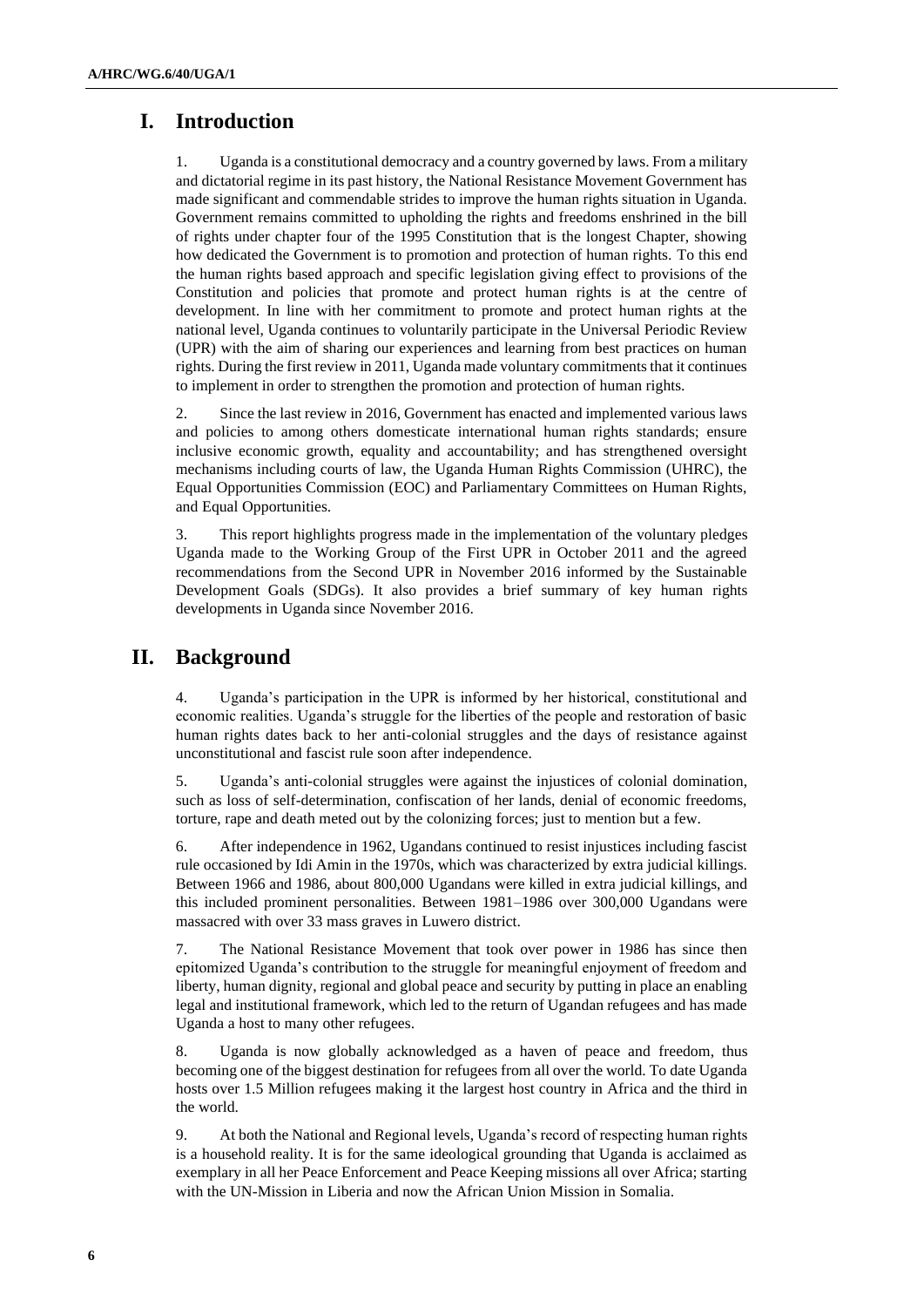# **III. Methodology**

10. This report was compiled in a consultative and participatory process by the advisory Inter-Ministerial Technical Steering Committee (IMC) on human rights coordinated by Ministry of Foreign Affairs comprising of MDAs. Other institutions that participated in the process included; Parliament, Judiciary, UHRC, EOC; Governance and Security Program Secretariat (GSPS) and Civil Society Organisations (CSOs).

# **IV. Progress in implementation of the voluntary pledges and accepted recommendations**

### **A. Voluntary pledges**

11. Uganda continued to implement the voluntary pledges made in its first review and below is a highlight of the measures undertaken;

#### **1. Policy framework**

#### *(a) National Action Plan on Human Rights*

Government is in the process of finalizing the National Action Plan (NAP) on Human Rights to align it with the NDPIII and submit to Cabinet for approval. The Third National Development Plan (NDP III), prioritises the implementation of the NAP. The objectives of the NAP are focused on capacity building of Government and citizens in the protection and promotion of human rights, enhancing equality and non-discrimination for all; reducing poverty and promoting individual and collective wellbeing; guaranteeing the enjoyment of civil and political rights and liberties; addressing the human rights needs of special groups and those of victims of conflict and disasters; and implementing Uganda's regional and international human rights obligations.

#### *(b) Annual review of the human rights situation*

13. The UHRC and EOC in line with their statutory mandates compile annual reports on the situation of human rights in the country. These reports are developed in a consultative process and through evidence based monitoring with relevant stakeholders. In addition, these reports are launched, publicised, scrutinised and debated by Parliament and the public. Consequently, the concerned MDAs are held accountable and best practices commended, and recommendations are made for implementation.

#### **2. Institutional framework**

#### *(a) Standing Cabinet Committee on Human Rights and Inter-Ministerial Technical Steering Committee on Human Rights*

14. The Standing Cabinet Committee on Human Rights and the Advisory Inter-Ministerial Technical Steering Committee on Human Rights (IMC) provide policy and technical guidance on human rights respectively. The Inter-Ministerial Technical Steering Committee on Human Rights among others continues to prepare and submit reports to the Cabinet Committee for approval.

#### *(b) Human rights desk at the Ministry of Justice and Constitutional Affairs and Ministry of Foreign Affairs*

15. MoFA has a division on human rights and the MoJCA have a desk officer on human rights. In addition, they chair and co-chair the IMC respectively. MoFA has continued to coordinate preparation of reports to various regional and international mechanisms, follow up on recommendations from various mechanisms at the international and regional level and respond to communications from special procedure. The MoJCA has equally continued to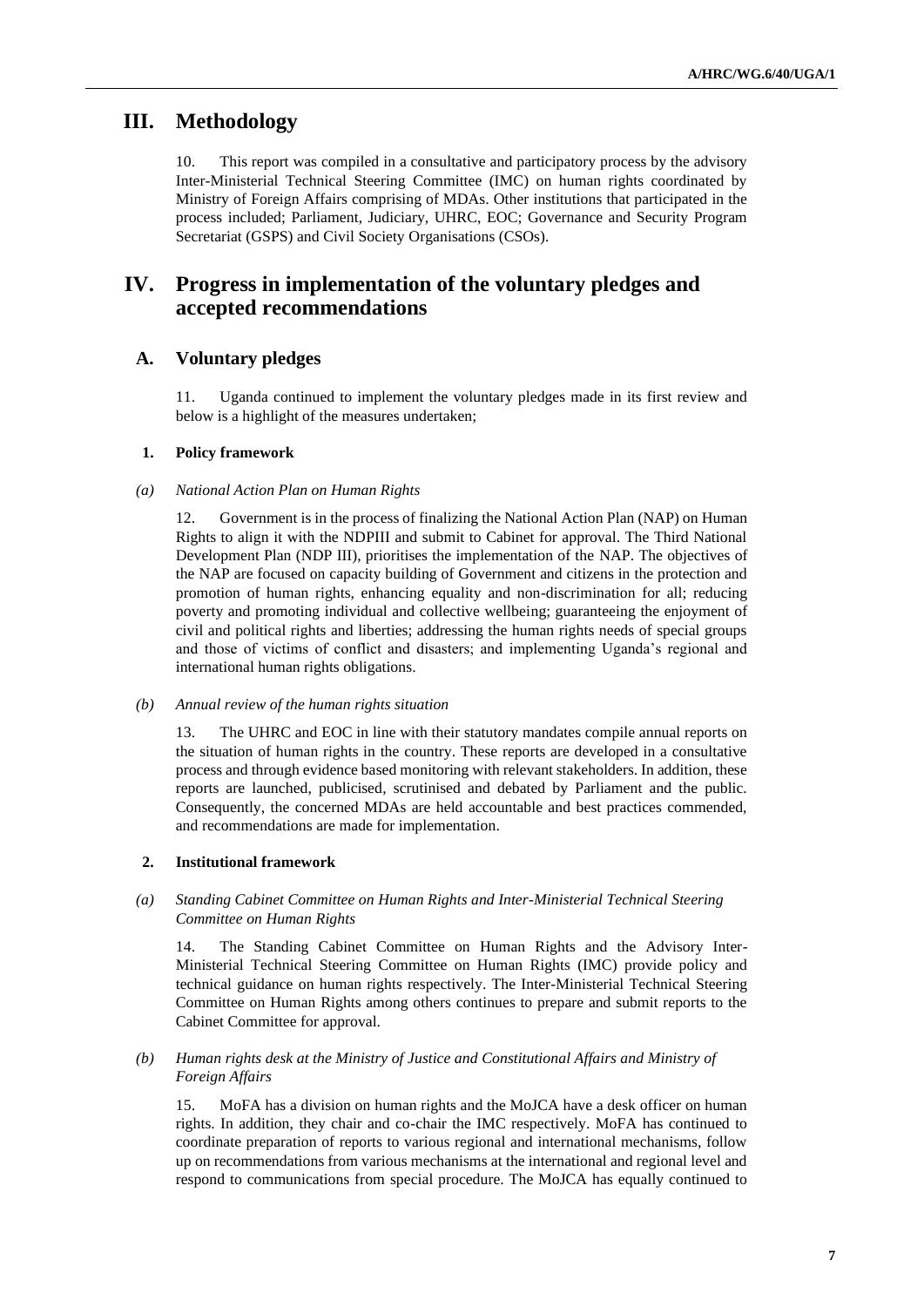ensure Uganda upholds the rule of law, good governance and accountability through provision of legal advice.

*(c) Focal points within Ministries Departments and Agencies of Government*

16. Since 2016, directorates, desks and focal points of human rights within the various MDAs continue to follow up and provide updates on the status of human rights and implementation of various human rights recommendations falling within their mandates.

#### **B. Update on status of implementation of accepted UPR recommendations**

17. The recommendations have been clustered in thematic areas including; ratification and domestication; cross cutting issues; economic, social and cultural rights; civil and political rights; vulnerable persons; human rights generally; and cooperation with UN Human Rights Mechanisms and International Community.

#### **1. Ratification and domestication of international human rights instruments – Recommendations 115.1-115.3, 115.23, 115.24 and 115.26**

#### *Ratification*

18. Uganda remains committed to ratification and domestication of international human rights instruments. The ratification is in line with SDG8 and 16. The process of ratifying the Optional Protocol to the Convention Against Torture, 2002, Domestic Workers Convention, 2011 (No 189), Optional Protocol to the International Covenant on Economic, Social and Cultural Rights (ICESCR) and the Protocol to Prevent, Suppress and Punish Trafficking in Persons, 2000 has been initiated, with consultations ongoing among key stakeholders.

#### *Domestication*

19. Government has domesticated international human rights instruments in various laws which is in line with SDG10 and 16, these include:

(a) The Children (Amendment) Act 216 enhances protection of children in conformity with the Convention of the Rights of the Child (CRC);

(b) The Data Protection and Privacy Act, 2019 protects the privacy of the individual and of personal data in compliance with the ICCPR;

(c) The Mental Health Act, 2018 protects the rights of persons with mental illness in conformity with the Convention on the Rights of Persons with Disabilities (CRPD);

(d) The Prevention and Prohibition of Torture Regulations, 2017 operationalises the Prevention and Prohibition of Torture, Act, 2012 (PPTA) in compliance with the Convention Against Torture, Other Cruel, Inhuman or Degrading Treatment or Punishment (CAT);

(e) The Law Revision (Penalties in Criminal Matters) Misc. (Amendment) Act, 2019 removes references to the mandatory penalty in specific legislation and restricts the application of the death penalty to the most serious offences in compliance with the ICCPR;

The Human Rights Enforcement Act, 2019 gives effect to Article 50 (4) of the Constitution by providing for the procedure of enforcing human rights under Chapter Four of the Constitution in conformity with the ICCPR; and

(g) The Persons with Disabilities Act, 2020 provides for the respect and promotion of the fundamental and other human rights and freedoms of persons with disabilities in compliance with the CRPD.

20. The Committee on Human Rights of Parliament was set up to inquire into any human rights issues in the country, track and report on human rights concerns in every business of Parliament and monitor government compliance with human rights standards among others. The Committee developed a Human Rights checklist against which assessment of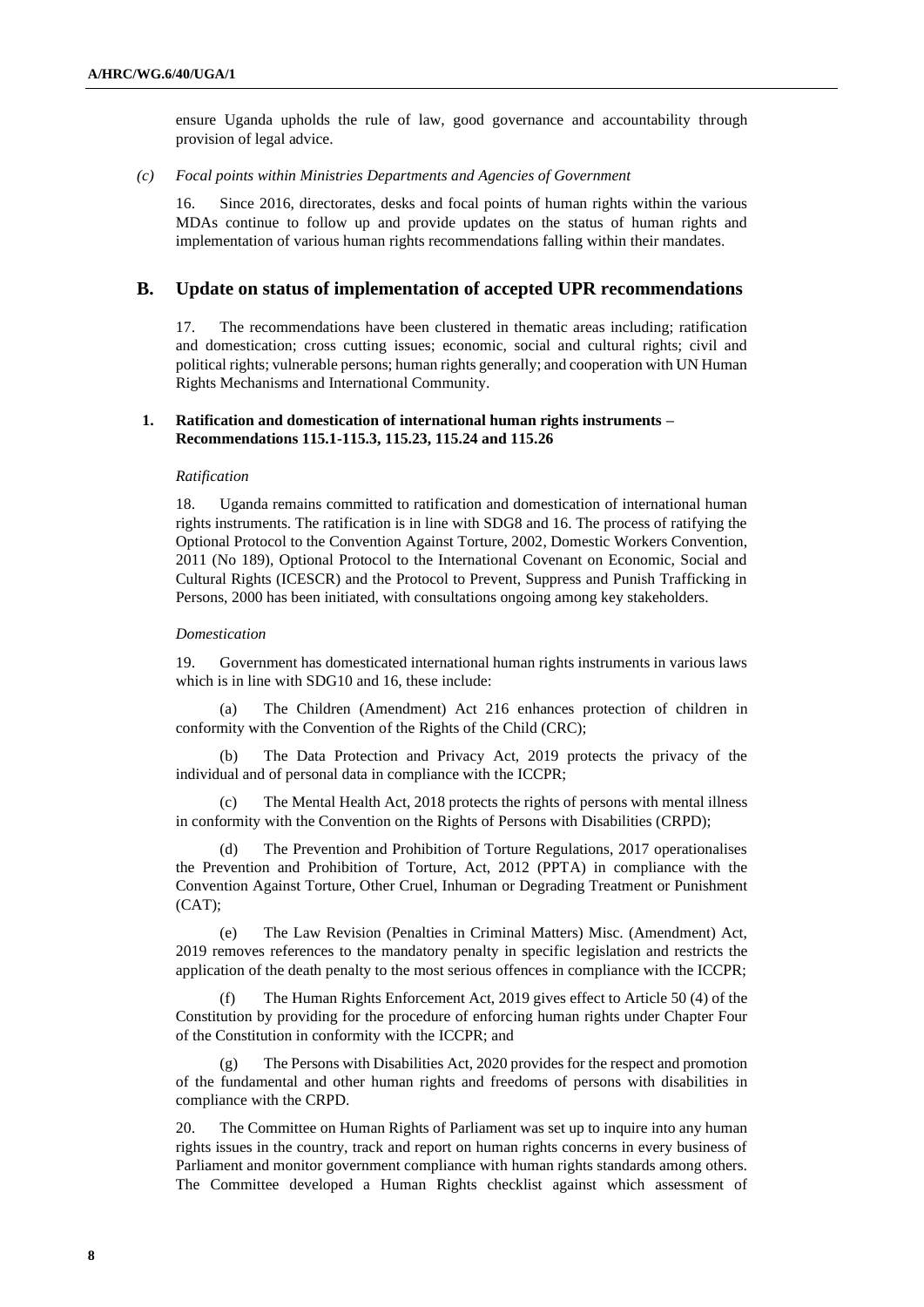compliance with human rights in policy, bills, budgets, government programs, and business handled by Parliament is made.

21. In 2019, Government passed the National Transitional Justice Policy to provide a holistic intervention to achieving lasting peace including through administration of justice that is committed to national reconciliation, reintegration, recovery, peace and justice.

22. UHRC continues to review and make recommendations on government compliance with international human rights standards to inform legislation and policies. For instance, recommendations on the first court of instance which has been incorporated in the Human Rights (Enforcement) Act, 2019; and civil society representation on the Board of the National Bureau for Non-Governmental Organisations (NGOs) in the NGO Act, 2016. In 2016, UHRC carried out an assessment on the compatibility of Ugandan laws on children with the CRC and the African Charter on the Rights and Welfare of a Child and made recommendations for further amendments to relevant laws such as the Registration of Persons Act, 2015, Refugee Act, 2006 and the Children (Amendment) Act, 2016.

#### **2. Cross cutting issues**

*The Right to self- determination – Recommendations 115.112, 115.136, 115.137, 115.139, 115.141 and 115.142*

23. Government is committed to ensuring inclusive economic growth and maintaining the eco system in order to enhance sustainable development in line with SDG 8, SDG 9, SDG 10, SDG 13, 14, and 15.

National Development Plan and other polices

24. Government conducted a mid-term review of the National Development Plan II 2015/16-2019/20 (NDP II). During the implementation of NDP II, GDP per capita grew from USD 844 in FY 2011/12 to USD 878 in FY 2018/19 despite the growth in population; the size of the economy has doubled from UGX64 trillion in FY 2010/11 to UGX 128 trillion in FY 2018/19 in nominal terms. Domestic revenue collection increased from UGX 5.02 trillion in FY 2010/11 to UGX 16.359 trillion in FY 2018/19 in nominal terms. Total exports of goods and services in nominal terms grew from USD 3.83 billion in FY 2010/11 to USD 5.3 billion in FY 2017/18. Remittances increased from USD 819 million in FY 2010/11 to over USD 1 billion in FY 2017/18 in nominal terms.

25. Ministry of Water and Environment put in place interventions to access clean water in villages through water supply database and water supply atlas for 2017 to 2021 which marks water points locations to ensure equity and coverage is at 66%.

26. The working population in the industrial sector increased from 10.2% in FY 2015/16 to 13% in FY 2018/19 which is attributed to a favorable investment policy and climate, increase in the number of graduates in science courses, and the one stop center for investments at Uganda Registration Services Bureau and the Presidential Investors' Round Table Negotiations.

27. In FY 2020/21, Government successfully rolled out the Social Assistance Grant on Empowerment (SAGE) to all the districts targeting older persons of 80 years and above, a total of 304,155 older persons have since been enrolled. Through the Youth Livelihood Programme (YLP), 21,308 Youth interest groups projects/ enterprises were financed benefiting over 251,940 youths of whom 46% are females. In 2018, the Youth Venture Capital Fund (YFCF) made available UGX 32 billion for youth aged 18 to 30 years who were seeking to work independently or as a group; Loans of up to UGX 5,000,000 for an individual and UGX 25, 0000,000 for small groups of five with an interest of 11% annually payable from 2 to 4 years were made available to the youth. Under the Uganda Women Entrepreneurship Programme (UWEP), 1,596 women enterprise and skills development projects have been financed, benefiting 18,952 women.

28. Following Cabinet approval of Green Jobs and Fair Labour Market Programme and directive on the Pilot of Songhai Model on Government Land in December 2016, MGLSD kick-started implementation of the Green Jobs and Fair Labour Market Programme. Overall,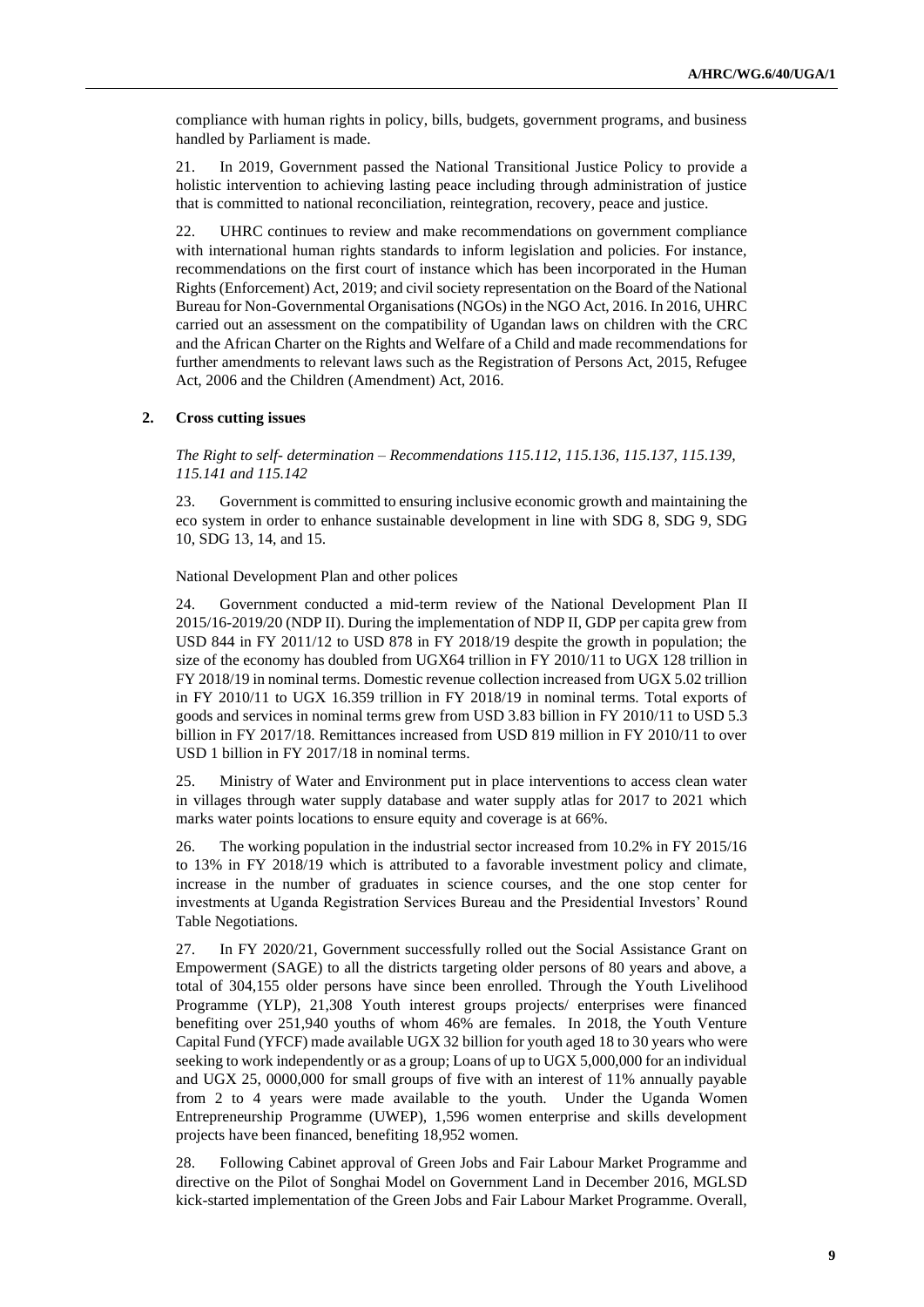the programme has contributed to reduction of the high levels of unemployment among the educated and uneducated through promotion of workplace re-skilling and skilling; promotion of resource efficiency and social safeguards at workplaces; and enhancement for the productivity of workers and enterprises.

29. In 2020, Parliament passed The National Local Content Act, 2020. The Act aims to empower Ugandans by requiring all contractors to give priority to goods produced and services rendered by Ugandan citizens and companies during procurement. The Petroleum Authority of Uganda developed a National Oil and Gas Talent Register to capture all talent that can potentially work in the oil and gas sector. The Buy Uganda Build Uganda (BUBU) policy was enacted to ensure a level playing field by promoting consumption of locally produced goods and services. The Market and Agriculture Trade Infrastructure Project has constructed new markets in all municipalities in order to improve the economic rights of farmers and retailers by improving market access and infrastructure development. Community Access to Infrastructure Improvement Program has improved community access roads which enables farmers' access markets faster.

#### Anti-corruption measures

30. Government of Uganda continued to expand its policy, legal and institutional framework and further strengthened anti-corruption enforcement action.

31. In 2018, Government passed the Zero Tolerance to Corruption Policy 2018, to provide, guide and support a holistic framework for fighting corruption in Uganda for national transformation and development. In 2019, Government developed and adopted the fifth National Anti-Corruption Policy 2019-2024 to guide in the implementation of the Zero Tolerance to Corruption Policy, 2018. In addition, various anti-corruption legislative amendments have been enacted and passed into law including; the Anti-Money Laundering (Amendment) Act, 2017, the PPDA (Amendment) Act, 2021, the Leadership Code (Amendment) Act, 2021; and in 2017, the Judiciary adopted the Anti-Corruption Court Division Case Management Rules.

32. The expansion is also reflected in the institutional framework. In 2018, Government put in place a State House Anti-Corruption Unit (SHACU) to enhance coordination of anticorruption enforcement actors with greater oversight by the H.E. the President. So far, SHACU has received and referred over 65,000 public complaints since 2018. In 2020, the Leadership Code Tribunal was operationalised and this is intended to enforce the Leadership Code Act (2002) as amended.

33. Anti-corruption enforcement, both criminal and administrative has also progressively been enhanced. For instance, in FY 2020/21 the OAG completed 96.4% of planned audits, the PPDA completed 112.86% planned performance audits, and 120% of planned preparatory audits. The Office of Director of Public Prosecution (ODPP) initiated prosecutor led investigation composed of detectives, financial experts and hand writing experts which has quickened investigation and improved the quality of investigations. In FY 2016/17, 132 cases were handled, in FY 2017/18 161 cases were concluded and for the first half of FY 2018/19 29 cases were concluded. The conviction rate for corruption related cases for FY 2017/18 was 67.1% and 85.7 % for the first half of FY 2018/19. The Judicial Service Commission (JSC) concluded 250 complaints received.

34. The Government has embraced automation of key public services and some anticorruption enforcement interventions to enhance efficiency. The FIA has rolled out the GoAML that is a fully integrated software developed by the United Nations Office on Drugs and Crime to be used by financial Intelligence Units across the world to curb money laundering and terrorism financing. This is an electronic analytical and reporting system to all financial institutions, telecommunication companies and 48% of forex bureaus and money remitters. The IGG automated its asset and liabilities declaration system for public leaders and all civil servants, to enable a greater capture and verification of declarations. The PPDA is rolling out the Electronic Government Procurement system as one of the reforms to enhance efficiency, transparency and accountability in procurement and counter corruption. To eliminate impunity, the Anti-Corruption Court Division was strengthened with addition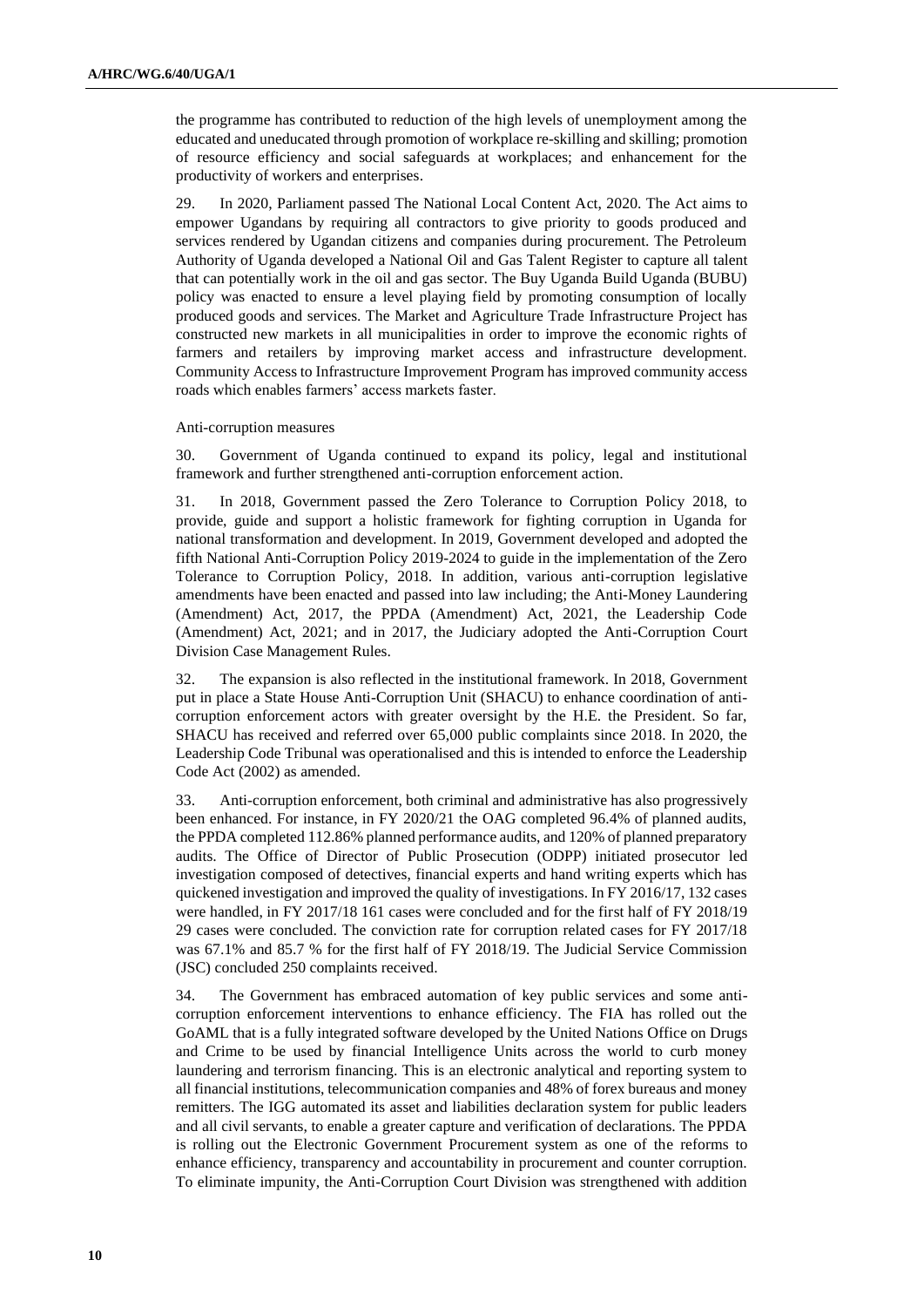of more judges. Since FY 2016/17 to FY2020/21, it posited an average case clearance rate of 101.6%.

#### **3. Economic, social and cultural rights**

#### *Business and human rights – Recommendations 115, 134, 135 and 138*

35. Government has developed and implemented policies aimed at progressively achieving equality including through promoting sustainable tourism in line with SDG 8 SDG 9, SDG 10, SDG 13, SDG 14, SDG 15.

36. Government has taken steps to implement the Guiding Principles on Business and Human Rights: Implementing the United Nations "Protect, Respect and Remedy' Framework among others guarantee labour and land rights. The National Action Plan on Business and Human Rights (NAPBHR), 2021/2022 to 2025/2026 has been approved by Government and implementation has commenced.

37. Government instituted a Commission of Inquiry on land matters in 2017 which among others looked into the law, processes and procedures by which land is administered and registered in Uganda and the effectiveness of dispute resolution mechanisms available to persons involved in land disputes. The Commission submitted a report which is due to be discussed by Cabinet and whose recommendations will inform reforms in the land sector.

38. The MLHUD together with MoJCA are finalising the National Eviction Guidelines. MLHUD is developing a National Values Databank in order to set uniform values for different areas across the country, which will in turn help to standardise compensation rates and has rolled out the National Information System in the Ministry Zonal Offices. MLHUD has issued customary certificates of ownership to customary land owners, and is in the process of formalising communal land associations in Karamoja in order to provide security of tenure. Women constitute a third of the composition of the area land committees and district land boards in Karamoja to secure interests of women in decisions affecting land.

39. Uganda Wild Life Authority (UWA) has entered into collaborative agreements with private companies and community associations to ensure the communities benefit from exploitation of natural resources by requiring every company exploiting natural resources in the national parks to pay a percentage of fees to develop the local community. UWA has developed a Batwa Trail Agreement with the Batwa development association to uplift the living standards of the Batwa and promote their cultural products. The Environmental and Social Impact Assessment (ESIA) for the Tilenga and Karuma Projects has been done to ensure that community issues are addressed before the projects commence; and the EIA for King Fisher is still ongoing.

40. UWA and the Office of the Prime Minister has resettled encroachers evicted from Mt. Elgon National Park to Amanang Kisito. UWA has budgeted to compensate lake Mburo, and compensated and removed people who had encroached on Karuma and Katonga Wild life Reserve. Government has constituted a New Committee to handle the Land disputes in Apaa in East Madi Wild Life Reserve.

#### *Quality education – Recommendations 115.51, 115.123–128*

41. Government has continued to implement affirmative action in schools and institutions of higher learning to ensure access of all to quality education in line with SDG 4, SDG 5 and SDG 10. This is through lower admission points for girls at senior one and senior five and additional 1.5 points on admission to higher Institutions of learning.

42. Government has continued to put in place policies to ensure access to education including the revised National Gender in Education Policy, 2016; the National Girls Education Strategic Plan, 2014-2019; and the National Strategy to end Child Marriage and Teenage pregnancy, 2015-2020 which are undergoing review. Government has put in place various interventions to prevent girls from dropping out of school including Guidelines for Senior Women and Senior Men Teachers, 2020 to provide psychosocial support to school girls and boys, Guidelines on Menstrual Hygiene Management for Schools, 2021; and Guidelines on Prevention of Teenage Pregnancy and Re-entry of Teenage Mothers in School,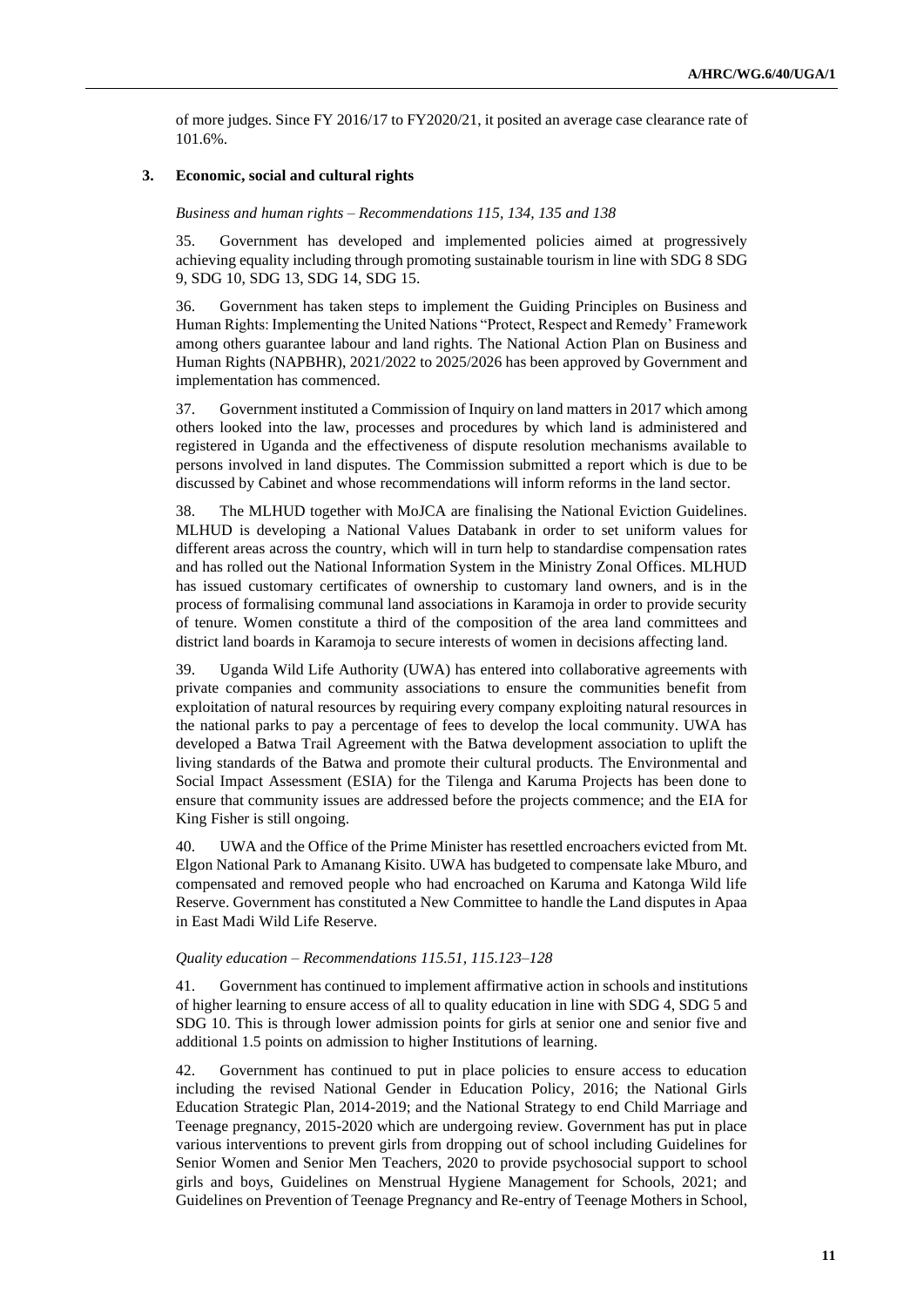2020; and has finalized the Regulatory Impact Assessment for school health policy for cabinet approval. Government developed the National Guidelines for Post Primary institutions Guidance and Counselling Programme 2017.

43. Government developed and approved the Technical Vocational Education and Training (TVET) Policy (2019) which establishes a new direction and Institutional Framework to guide TVET delivery across all levels, and the Guidelines for Staff Employment in Private Schools and Institutions, 2017. Government has continued to ensure access to education by opening up; public universities at regional level, additional 117 Seed Secondary Schools in sub counties without a public secondary school, and providing grants to 182 Community Secondary Schools to strengthen the Universal Secondary Education (USE) program. Government has implemented a policy of at least one primary school per parish which has enabled 84% of children living within 3km radius to access a primary school.

44. Enrollment in Higher Education increased from 254,043 students in FY 2015/ 16 to 275,254 students by end of FY 2018/19. Female enrollment increased by 10.5% from 113,210 in FY 2015/16 to 125,064 in FY 2018/19 in the Higher Education sector. Secondary school enrollment increased by 33.8% from a total of 1,457,277 learners in FY 2015/16 to 1,949,248 learners in FY 2019/20. Enrollment of formal BTVET skilling programs increased by 21.8% from 48,072 students in FY 2015/16 to 58,568 students in FY 2019/20. From FY 2016/20 females accounted for 60.9% of learners in non-formal BTVET programs. Enrollment in primary subsector increased by 24.5% from 8,655,924 learners in FY2016/17 to 10,777,846 in FY 2019 /2020. Enrollment in UPE increased by 8% (536,376 pupils) from 7,036,366 pupils in FY 2015/2016 to 7,572,742 in FY 2020/2021. The Education Abstract, 2017 indicates that out of the 8,840,589 pupils enrolled in all primary schools, 11.8% were orphans and that there was a total enrolment of 172,846 Special Needs children in primary schools with 52.6 % male and 47.4 % female.

45. In order to improve the quality of education a National Teacher Policy (2019) has been developed to among others to cater for training, recruitment, deployment and motivation of teachers. Secondary Teacher recruitment increased by 9,873 between FY 2015/16 and FY 2020/21 which improved the teacher: student ratio from 1:22 to 1:17 between 2016 to 2020. In addition, primary school teachers' salary has been enhanced from 380,000 UGX in 2016 to 499,684 UGX by May 2020. Government increased budget allocation for inspection and supervision of education institutions by 73% from UGX 8.83 BN in FY 2016/17 to UGX 15.46 BN in FY 2020/21. The total budget allocation to the education sector has increased from 20,401.33BN in financial year 2016/2017 to 35,732.12BN in financial year 2020/2021. Funding of Ugx 14.4BN annually has been provided to procure instructional materials for primary schools during the reporting period.

#### *Right to adequate food – Recommendation 115.35*

46. Government has continued to ensure access by all especially the vulnerable to nutritious and sufficient food and is taking steps to end all forms of malnutrition in line with SDG2.

47. In the last five years, Government has been implementing the Uganda multi-sectoral food security and nutrition project in the 15 most malnourished districts in Uganda as indicated by the levels of stunting and dietary diversity. By the end of the last 5yrs the project has succeeded at the rate of 80%.

48. The Government has been implementing the Operation Wealth Creation (OWC) program since 2013, focused in part on improving household income mainly in the rural most vulnerable persons including women and youth. This has promoted food and income security, facilitated the growth of SMEs and supported local manufacturing. A UBOS National Household Survey of 2016/2017 revealed that 39% of households in Uganda engaged in the Subsistence economy compared to a finding of 68% in 2014 by the National Population and Housing Census. Under the OWC a new program called the Parish Development Model covering all parishes in the country was approved to help these 39% households graduate into the money economy in the next 5 years with effect from 1 July 2021.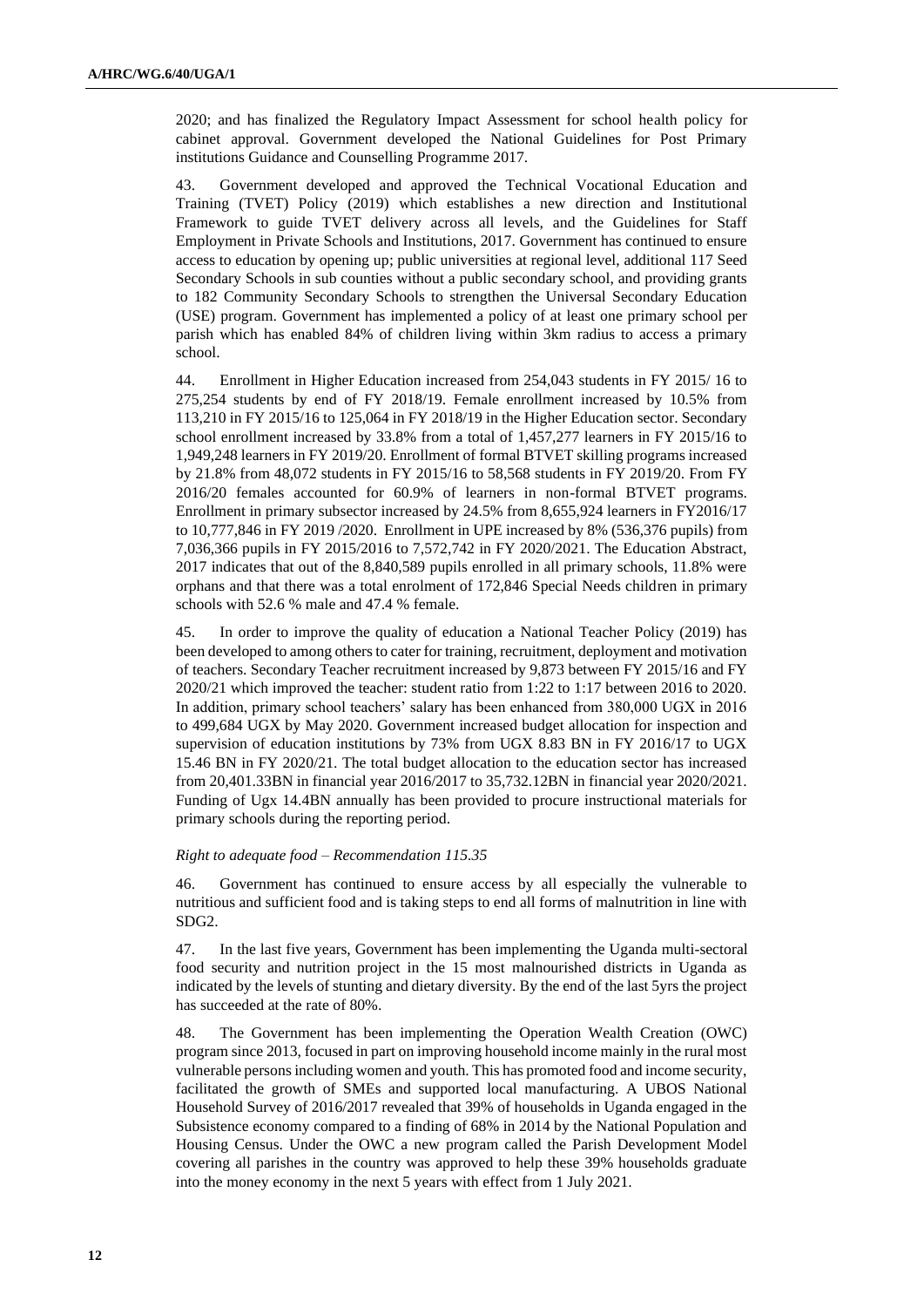49. In addition, the Emyooga presidential initiative on wealth and job creation launched in 2019, aims at economically empowering persons under identified specialized skills groups or belonging to a specific interest group registered in SACCOs at constituency and parish level. Under the initiative, the most vulnerable individuals, are registered into SACCOs, and given money to startup money generating initiatives.

50. The volume of agricultural production of major crops such as bananas and maize has gradually increased over the years. The production of bananas increased from 4,623,000 tonnes in FY 2015/16 to 4,660,000 tonnes in FY 2017/18.

51. Direct Income Support Programme under SAGE has been enhanced through national roll out of the program to all older persons aged 80 and above in order to empower the older persons who are vulnerable. Each beneficiary older person receives 25,000 monthly benefit paid quarterly.

52. The percentage of children below age of 5 who are stunted has reduced from 33% to 29% in FY 2016/17 through encouraging exclusive breast feeding for six months and predominant breastfeeding up to 23 months.

#### *Right to a clean and healthy environment – Recommendation 115.16*

53. Government has taken steps to strengthen inclusive and sustainable urbanization including through sustainable planning in line with SDG 3 and SDG 11.

54. Government approved The National Urban Policy, 2017, which seeks to address spatial integrated urban development, facilitate balanced regional development, promote urban competitiveness and productivity for employment creation, promote urban environmental conservation, climate change mitigation and adoption mechanisms and good governance. Consequently, 15 new cities have been created to support balanced growth in the country, climate change guidelines have been prepared to guide climate change fiscal planning; capacity buildings of urban councils continue to be conducted in various regions focusing on urban productivity and competitiveness.

#### *Right to health – Recommendations115.59, 115.113–115.122*

55. Government has continued to take steps to ensure the country achieves universal health care coverage in line with SDG 3, 5,10 and 17, including robust measures to reduce still births, infant and maternal mortality.

56. Parliament passed the National Health Insurance Bill, 2021, though awaiting ascent by H.E the President as required. The Bill seeks to provide universal health care to all Ugandans by insuring the national population against high and unpredictable cost of quality health care.

57. According to the Health Management Information System (HMIS), there has been a 17% reduction in maternal deaths from 119/100,000 facility delivery in FY 2015/16 to 99/100,000 in FY 2019/20. This is a result of multiple interventions such as improved financing for RMNCAH including implementation of Results Based Financing Schemes, improved supply chain for reproductive health commodities, recruitment of more health workers especially mid-wives, as well as increasing the number of lower level health facilities offering Basic Emergency obstetric and neonatal care among others.

58. Access to healthcare (as measured by the proportion of people within a 5-kilometre radius of a health facility) is currently at 91% (UNHS 2019/20) compared to 84% in 2016, and with 81% of lower level primary health care facilities (Health Centre IVs) offering caesarean section compared to 60% 5 years ago. Quality of perinatal care improvement initiatives such as Maternal and perinatal death reviews to analyze maternal and perinatal deaths and institute measures to address causes of preventable deaths have been scaled up. Although the infant mortality rate is estimated at 43 per 1000 live births (UDHS 2016), other child health indicators such as still birth rates have markedly reduced from 13 per 1000 live births in FY 2015/16 to 9 per 1000 live births in FY 19/2020. (HMIS)

59. Budget allocation to health in the past five years increased from UGX 1.271 trillion in FY 2015/16 to UGX 3.3 trillion in FY 2021/22. Funds are equitably rationed using a budget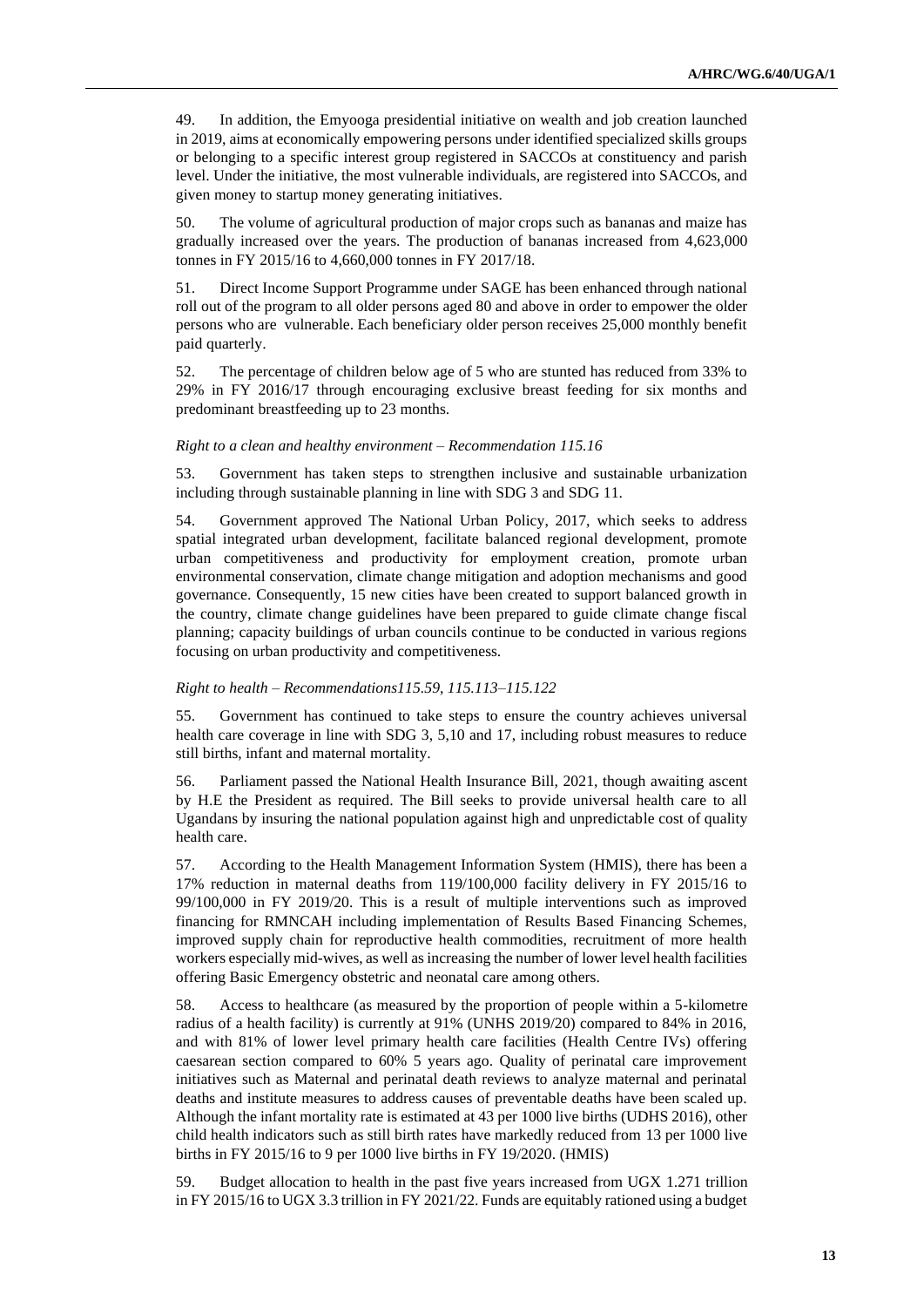allocation formula which incorporates variables such catchment population, disease burden and geographical location. In the last five years, Uganda National Referral Hospitals increased from 2 to 5; Specialised hospitals increased from 2 to 5; 2 general hospitals (Kayunga and Yumbe) have been renovated, expanded, equipped and upgraded to Regional Referral Hospitals. A total of 158 Health Centre (HC) IIs were completed in FY 2018/19 and 2019/20 under the Uganda Inter-Governmental Fiscal Transfer Reform Program and the remaining 173 are being upgraded in a phased manner under various programs; UgIFT, URMCHIP and Karamoja Infrastructure Development Project.

60. A national HIV Legal-Policy Environment Assessment (LEA) commenced in 2021 to assess the extent to which the existing laws, regulations, and policies ensure protection for those affected by HIV which will inform development of an action plan. Uganda adopted the Test and Treat Policy and effectively optimised treatment with high efficacious Antiretroviral drugs (ARVs) for children, adolescents and adults. A third line antiretroviral treatment to manage children, adolescents and adults failing on treatment has been rolled out. Uganda has registered a 42% reduction in HIV new infections from 66,000 in 2015 to 37,000 in 2020. Peri natal infections have dropped from over 20,000 new infections in 2011 to about 5,600 new infections in 2019. There was an increase in antiretroviral treatment coverage from 64% in FY 2015/16 to 89% FY 2019/20.

61. HMIS has been strengthened to ensure complete and timely reporting of quality data to facilitate evidence based decision making. The HMIS tools were revised to address the data needs at all levels and the (District Health Information Software (DHIS) 2 upgraded. Timeliness of the monthly HMIS reporting from health facilities improved by 8% from 79% in 2015/16 to 85% in 2019/20 and completeness of HMIS Reporting (HMIS monthly Report 105) has also been sustained at over 95% completeness. Government has embarked on digitalisation of the health information system and with support from has rolled out the Electronic Medical Record System (EMRS) to 11 Regional Referral Hospitals to enhance efficiency and quality of data. The Ministry of Health is in the process of developing the National Health Information Exchange Registries (Client, Health Workers, Health Facilities and Health Product).

62. The Malaria Indicator Survey showed a 50% drop in prevalence of malaria from 19% in 2014 to 9.1% in 2019. Subsequently, the number of malaria deaths per 100,000 persons reduced from 21 in 2015 to 8.3 in 2019. At least 90% of malaria cases are appropriately managed in health facilities, and in communities to avert deaths that could arise due to delayed initiation of treatment.

#### **4. Civil and political rights**

*Right to participate in public affairs – Recommendations 115.87, 115.104–105, 115.107– 108*

63. Government has taken steps to ensure the right of citizens to participate in political and public affairs in line with SDG 16 and 10.

64. Government amended electoral laws such as; The Presidential Elections (Amendment) Act 2020; The Political Parties Organisations (Amendment) Act, 2020; The Electoral Commission (Amendment) Act 2020, The Parliamentary Elections (Amendment) Act, 2020; The Parliamentary Elections (Amendment) (No.2) Act, 2020; The Local Governments (Amendment) Act, 2020, and The Local Governments (Amendment) (No.2) Act, 2020 to among others incorporate recommendations made by the Supreme Court. These amendments included increasing the time in which to lodge an election petition from 10 to 15 days and determine an election petition from 30 to 45 days, provide for use of technology, use of state media and restricting public officers from engaging in campaigns.

65. Mass registration of citizens has been conducted to ensure everyone participates in political and public affairs. The National Identification and Registration Authority (NIRA) continues to register all citizens that among others facilitates citizens' right to vote. The Electoral Commission (EC) registered a total of 18,103,603 voters to participate in the 2020/2021 General Elections out of an estimated 19.5 million eligible voters.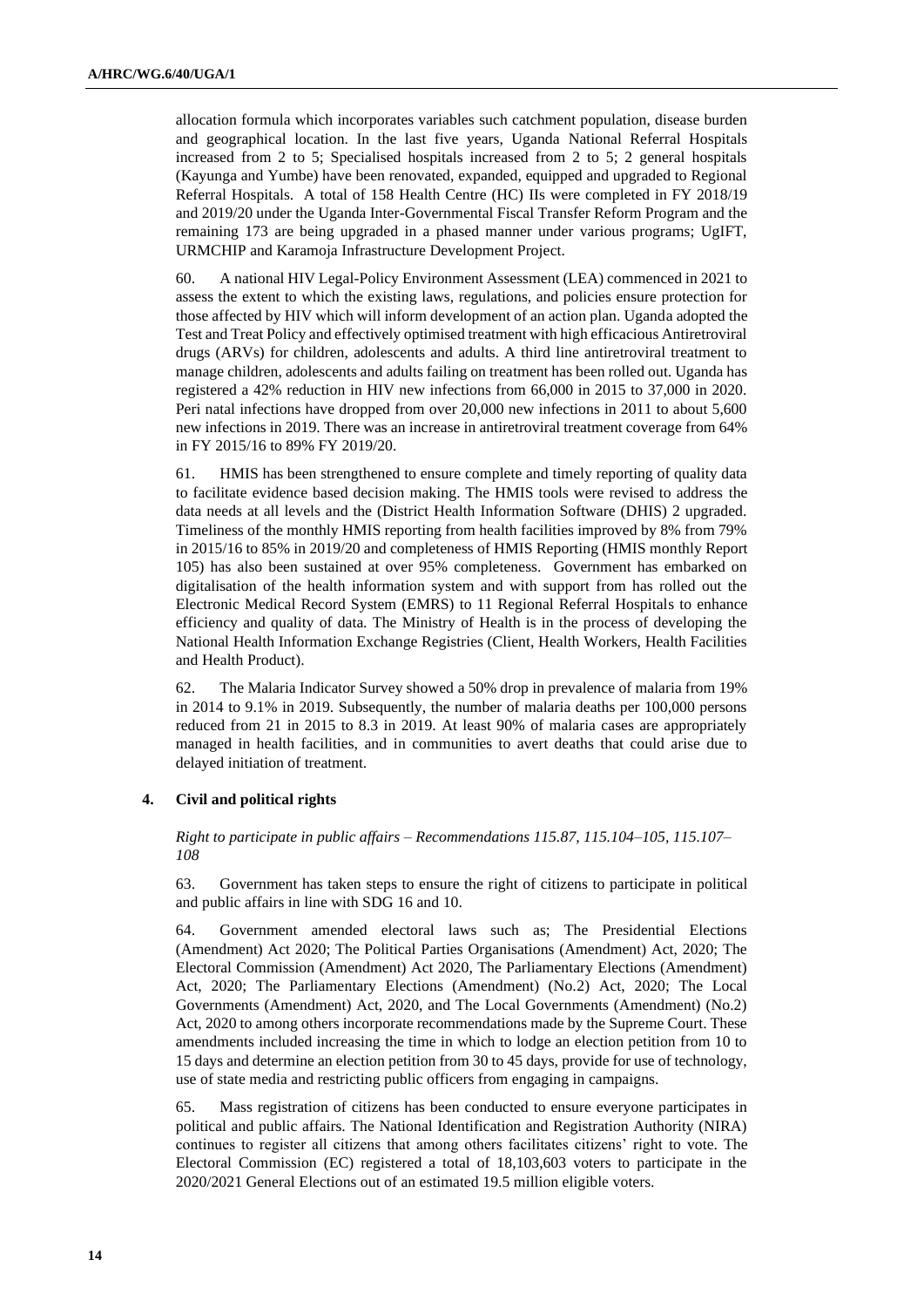66. The appointment of the EC, subject to Article 60 of the Constitution is through nomination of members who are approved by the Appointments Committee of Parliament and are appointed by the President. The Appointments Committee of Parliament is chaired by the Speaker with membership comprising of the Deputy Speaker, Leader of Opposition and members of Parliament representing Political parties and Independents. The Committee is fully empowered to endorse or reject any nomination.

67. The EC accredits observers for the entire electoral process and encourages Political parties/Independent candidates to nominate agents to participate in all electoral activities. The EC further harmonises campaign time tables of all candidates to ensure that they are allocated equal time and space to conduct campaigns. The UHRC in line with its mandate to monitor and report on the human rights situation in the country, is accredited with observer status during elections and monitors and produces a special report on the respect of human rights during the electoral cycle.

68. Mechanisms have been put in place to address contentious issues that arise during the electoral process. The National Consultative Forum (NCF) brings together all political parties; the Elders Forum with representation from senior statesmen and women provides an impartial space for dialogue and provides a non-state platform for citizens and political actors to exchange ideas and build consensus on issues of national importance; and the Inter Party Organisation For Dialogue (IPOD) brings together political parties represented in Parliament to address differences that arise between political parties. During the 2020/21 General elections the EC heard and determined a total of 462 complaints. Several election petitions against election fraud and violence, including the presidential election petition were filed in the various courts; some have been concluded while others are still in the court system.

#### *Freedom from torture – Recommendations 115.4, 115.5, 115.6, 115.7*

69. Government has taken steps to put in place effective measures to prevent any acts of torture and other forms of ill treatment in line with SDG 10 and 16.

70. To ensure the effective implementation of the PPTA, Government adopted the Prevention and Prohibition of Torture Regulations, 2017 which among others provide a complaint and investigation procedure. A policy shift was made by cabinet for individual MDAs to be responsible for payment of victims of human rights violations. Ministry of Finance, Planning and Economic Development (MoFPED) under Budget Call Circular (Ref: BPD 86/107/02), 2016 instructed that all obligations on payment of Court awards arising out of actions of MDAs are to be paid against their Medium-Term Expenditure Framework provisions.

71. Security agencies have taken steps to ensure adherence to the PPTA; the UPDF has a human rights training manual in place that has been integrated into the military training curriculum, and Uganda Police Force (UPF) passed a human rights policy to improve the framework to strengthen the police officers observance of human rights. Prisons Standing Orders 2017 incorporated the Prevention and Prohibition of Torture Act (PPTA) provisions including prohibition and criminalisation of torture.

72. In order to enhance the capacity of security agencies to prevent acts of torture, Uganda Peoples' Defence Forces (UPDF), the UPF, Uganda Prisons Service Services (UPS) in collaboration with UHRC, CSOs such as African Centre For Treatment of Torture Victims (ACTV), Human Rights Centre Uganda (HRCU) have continued to train officers on the use of non -coercive means of extracting information and on the provisions of the PPTA in order to prevent torture. UPDF trained over 10,000 officers on the PPTA and has integrated the PPTA in the military training schools' curriculum. In FY 2020/21 UPF trained 10,515 police officers on PPTA. Over 95% of the prison staff have undergone human rights training as one of the basic modules at Prisons Academy and Training Schools. Over 30 UPS and 85 UPF staff have been sponsored by the GSPS to undertake a diploma course in human rights at the Law Development Centre, Kampala.

73. The UHRC developed an Interpretive Guide to the PPTA which explains the provisions of the Act. A Guide Booklet on application of Human Rights Standards and Principles when enforcing the Prevention and Prohibition of Torture Act was compiled by HRCU together with the UHRC and the ACTV and distributed to prison officers.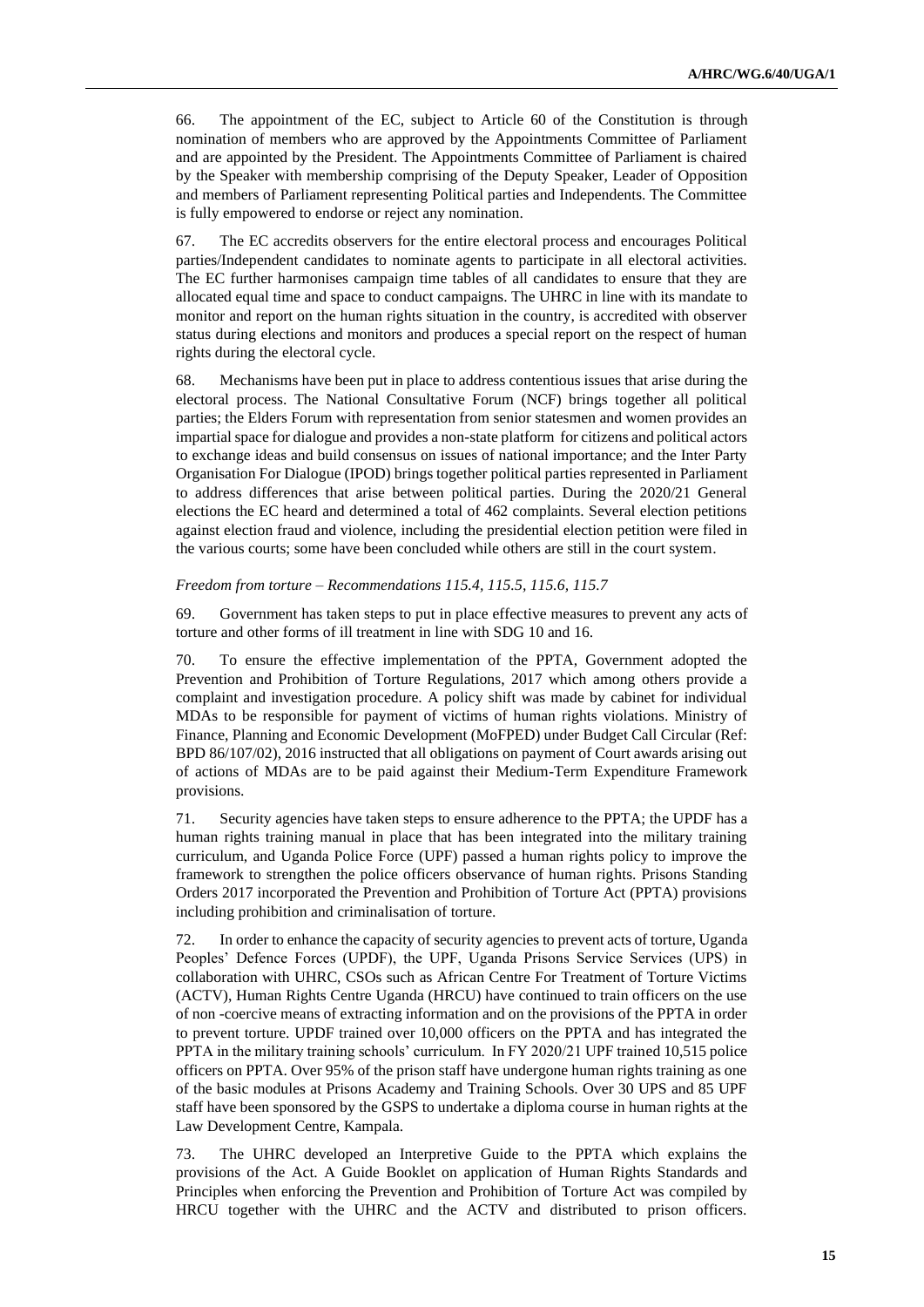Information, Education and Communication (IEC) materials like posters on the PPTA were produced by HRCU together with copies of the Act.

74. The Legal and Human Rights Department at Prisons Headquarters visits the prison units regularly to sensitise the staff and prisoners on their human rights and obligations. Over the last three years UHRC conducted 3,207 inspections to places of detention; interventions by the UHRC during monitoring visits include demotion of ward leaders who have been accused of harassing and beating up inmates, reprimand of officials including requesting for disciplinary action to be taken against officers and opening up of complaints against officials have been accused among others of acts of torture.

75. UHRC through its tribunals continued to award compensation to victims of human rights violations including torture. In 2016, victims of human rights violations were awarded UGX 370,000,000, UGX 1.66 billion in 2017 and UGX 1.002 billion in 2018. From FY 2018 -2021, 21 Prisons staff have been disciplined and punished. Ministry of Defence has put in place a Compensation Committee to ensure awards to victims of human rights violations are paid in time. UPDF awarded compensation to victims of torture ranging from UGX 1, 500,000 to UGX 14, 000,000. Since 2018, the UPDF has tried and sentenced officers in over 10 cases. In FY 2017 /18 the Professional Standards Unit of the UPF investigated and concluded 461 cases related to corruption and human rights violations including torture that were reported. There is a dedicated desk at UPF to follow-up on court awards and ensure timely payments.

#### **5. Vulnerable persons – Recommendations 115.54, 115.60, 115.77, 115.99, 115.111**

76. The Government is committed to implementation of laws and policies for all including measures taken for equal opportunities for women and persons with disabilities in the economic and social development of the country in line with SDG5 and 10.

77. The Equal opportunities policy 2006 as amended in 2020 addresses all issues of affirmative action for the vulnerable and marginalized groups including; women, children, refugees, and albinos. The Policy has its Action Plan which guides all stakeholders in addressing issues of vulnerable groups.

78. Government amended the Children Act of 2016 and approved the National Child Policy to further strengthen measures to protect children's rights. Government developed The National Strategy for ending Child Marriage and Teenage Pregnanc, National Multi-sectoral Coordination Framework for Adolescent Girls (2017/18–2021/22) and The National Re-Integration Guidelines for Children without Parental Care (2020), to among others enhance efforts to protect children's right to education.

79. Government has increased the coverage of SAGE from 15 districts in 2015 to the entire country in 2021. By 2019, 157,949 older persons, 94,544 women and 62,949 male had been reached in 61 districts to now 146 districts with 304,155 beneficiaries; each older person is supported with UGX 25,000 on a monthly basis. The YLP supported 21,308 projects, 33% of the projects are in agriculture, 28% are in trade and 21% in industry. A total of 251,940 youth benefiting from the programme and of these 46% are female.

80. NIRA is fast tracking registration of births within the boundaries of Uganda to help in identification of citizens; 30% of births in the population have been registered. NIRA has 25,429,483 registered persons with National Identification Numbers assigned and 18,467,593 (16 years and above) that qualify for the National ID cards of which 16,143,593 have been issued with cards.

81. Government is committed to reducing imbalances through promotion of equal opportunities for all. Over the period, EOC resolved 1,575 complaints above a target of 1,000 representing a performance of 157.5%. In addition, service delivery to vulnerable groups improved as result of mainstreaming and enforcement of gender and equity budgeting across government. The delivery of services to vulnerable people and hard to reach places improved by 5% from 60% in FY 2016/17 to 65% in FY 2019/20.

82. Interventions have been undertaken to protect Persons with Albinism. The Persons with Disabilities Act, 2020 recognises albinism as a category of disability under schedule 3(7) and provides for enforcement and implementation of the laws of Uganda without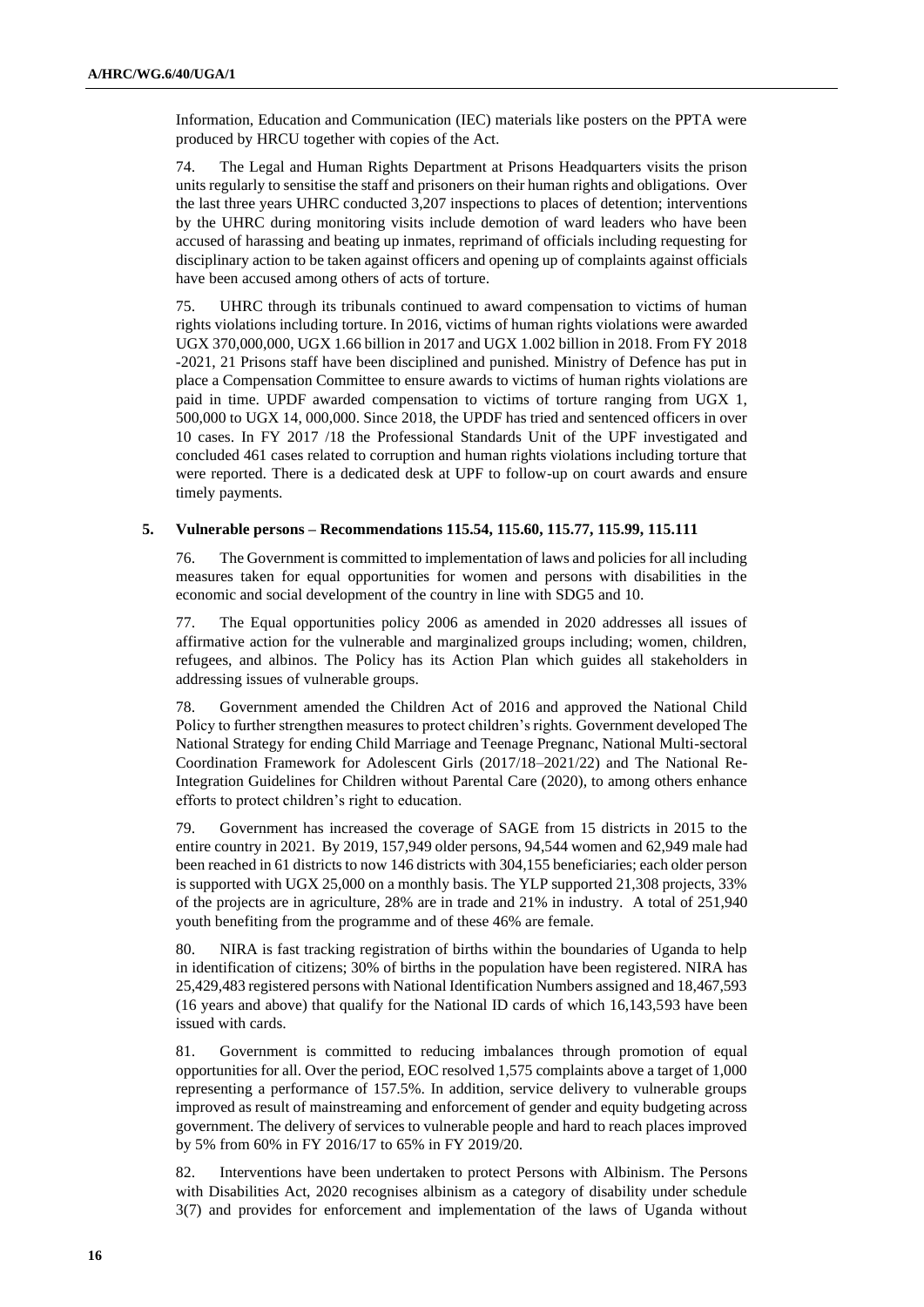discrimination on the basis of disability. Children with albinism have a right to access, benefit and participate in all development programmes in the country. The Act also protects children with albinism from all forms of human rights violations and abuse.

83. Parliament passed the prevention and Prohibition of Human Sacrifice Act 2020. In 2016, the National Action Plan against Child Sacrifice was passed. Government has recognised Persons with Albinism under persons with disabilities categories and has given a tax waiver on sun screens; and 60 Persons With Albinism received free eye examination, two pairs of lenses each and one pair of sun glasses at Grade B hospital in Entebbe. On every 13th June, Government marks the International Albinism Awareness day. In 2020, the Parliamentary Commission raised UGX 35,000,000 towards construction of the Albinism Centre.

*Women's rights – recommendations 115.8, 115.9, 115.10, 115.12, 115.13*

84. Government has put in place several measures to eliminate discrimination against women in all fields including political, social, economic and cultural in line with SDG 1, SDG 3, SDG 5, and SDG 8.

85. Government has taken steps to enforce the Prohibition of Female Genital Mutilation, Act, 2010 including arresting and prosecution of perpetrators; rehabilitation and awareness raising to prevent all forms of discrimination against women. UHRC, EOC, National Council for Disability (NCD) and MGLSD have continued to raise awareness to prevent all forms of discrimination against women. In 2016, UHRC conducted community dialogue meetings in 67 districts, 56 districts in 2017 and 82 districts in 2018 to create awareness on child marriage, forced marriage and FGM.

86. In 2007, Government revised the National Gender Policy, with the goal to achieve gender equality and women's empowerment as an integral part of socio-economic development. Government passed The Sexual and Gender Based Violence Policy, 2016, and Multimedia Strategy Against Gender Based Violence, 2016 aimed at promoting and sustaining community involvement in the prevention of Gender Based Violence and the National Male Involvement Strategy for the Prevention and Response to Gender Based Violence, 2017.

87. UWEP empowers women economically by assisting them to access credit to establish their businesses at zero interest. According to the Annual Program Reports of FY 2018/19, a total of 8,247 projects for women have been financed with 103,770 beneficiaries. Among the beneficiaries were single mothers, young mothers, women with disabilities, women living with HIV/AIDS, women heading households, women slum dwellers, women living in hard to reach areas and ethnic minorities.

*Children's rights – Recommendations 115.20, 115.36–115.38, 115.79, 115.80, 115.84– 115.86, 115.98*

88. Government has put in place various interventions to promote and protect rights of children in order to ensure that all children develop to their fullest potential in line with SDG 3, 4, 5, 8, and16.

89. Government developed the National Child Policy 2020, the National Social Protection Policy 2015 among others to curb cases of child, early, and forced marriages and teenage pregnancy and any other emerging forms of child rights violations and abuse. The Children Act, 2016 which compliments the Employment Act, 2006 prohibits employment of children.

90. Government is drafting an inclusive education policy to cater for children with disabilities in schools and developed a National Action Plan on Children with Disabilities, 2018. The National Children's Authority has been set up; and Kampala City Council Authority (KCCA) passed the Kampala Child Protection Ordinance, 2019 to address trafficking of children from rural to urban areas by engaging them in petty businesses and soliciting for money along streets.

91. In 2017, The Judiciary proposed the establishment of Specialised Gender Based Violence Courts to handle GBV cases in order to foster a uniform approach to treatment of offenders and victims of violence. A total of 2,069 cases were disposed of in special sessions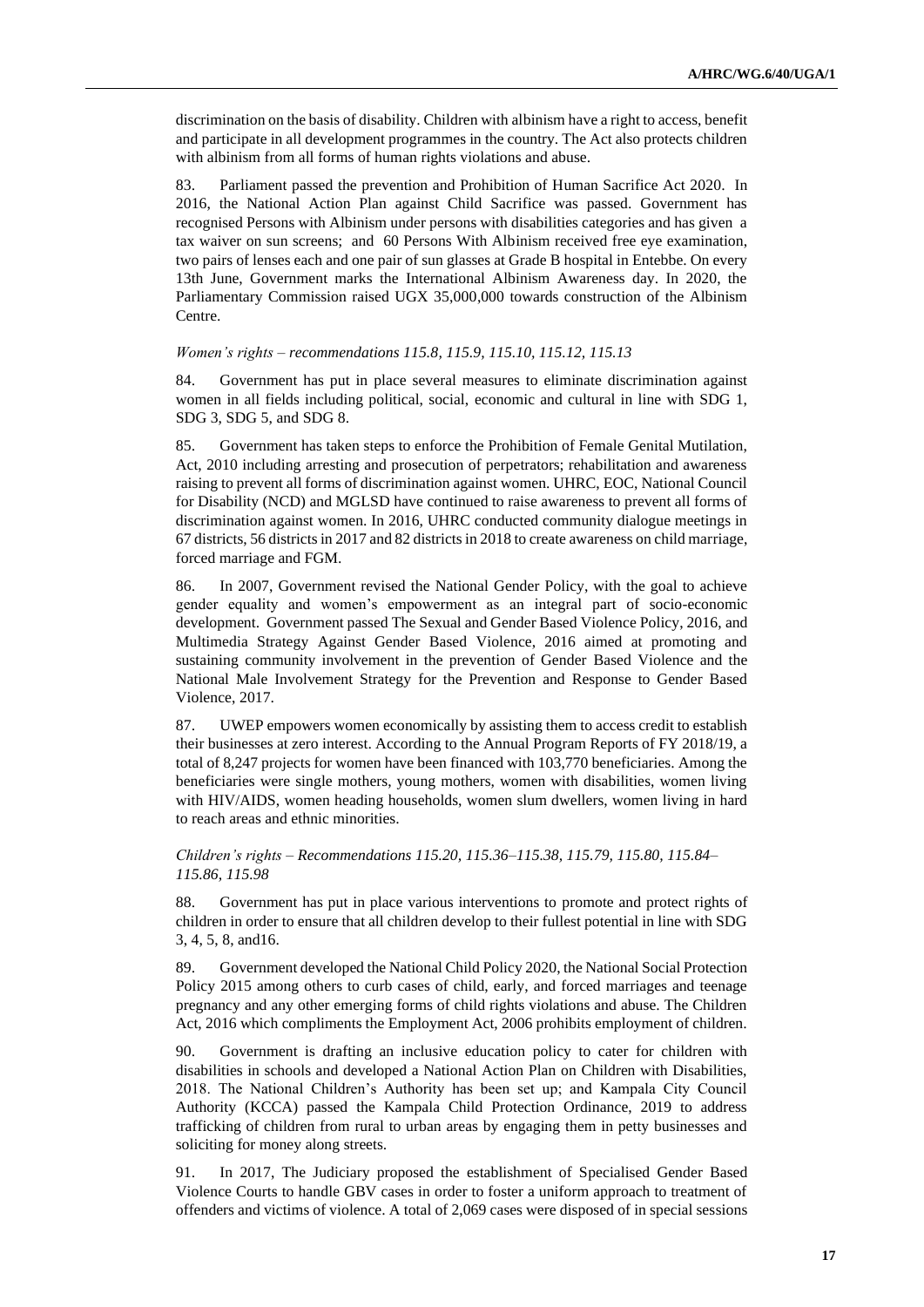that took place from 2018–2020. Specialised courts for children are operational at regional level and particular magistrates are responsible for handling cases of children. Local councils have been established to try juvenile offenders at the community level. Over 2,957 child abuse cases were received through the Uganda Child Helpline of which 550 escalated for management.

92. Government has put in place separate detention centers for juvenile offenders. However, emphasis is placed on diversion of children where appropriate and using detention as a last resort which has led to an increase in the diversion rate to 76.3% in 2018.

93. In 2019, Government introduced a resettlement programme for street children; and, strengthened measures to ensure that children living on the streets and in foster care institutions have the right to live in a family and have access to health and education. During FY 2020/21, Government rehabilitated and resettled 113 street children; supported 550 children in conflict with the law to attend courts of law; supported nine (9) institutions with food and non-food items; and provided food and non-food items in 2 skills centers targeting 66 youth among others.

#### *Persons with disabilities – Recommendations 115.129–115.131*

94. Government enacted The Mental Health Act, 2018 with the aim to improve the treatment and care of persons with mental illness in Uganda and the Persons with Disabilities Act, 2020 which amongst others provides for the respect and promotion and other human rights and freedoms of persons with disabilities and reestablishes the National Council for Disability as the National Council for Persons with Disabilities (NCD) and provides for job quotas. During FY, 2020/21, 243 Persons with Disabilities (PWDs) groups benefited from the special grant for PWDs amounting to UGX 1.239 billion reaching 943 males and 906 females. Government increased resources allocated to the NCD to monitor and coordinate disability related work. The NCD has compiled an Annual Disability Report and has conducted research and disseminated findings on economic empowerment and participation of PWDs in order to advocate for disability inclusion.

95. The Judiciary has been at the fore in clarifying and upholding rights of persons with disabilities. In Centre For Health, Human Rights & Development & Anor V Attorney General Constitutional Petition (No.64 of 2011) UGCC 14 (30 October 2015) court found that the use of words "idiot" and "imbecile" in the Penal Code Act and the Trail on Indictment Act are in contravention of articles 20, 21(1) (2) (3), 24 and 28 of the Constitution by reason of their being derogatory, dehumanizing and degrading, and were accordingly struck out and modified in respect of PWDs.

96. EOC, UHRC, NCD have continued to raise awareness on rights of PWDs; Television stations employ sign language interpreters, annual reports of the UHRC are printed in braille and Government has been at the forefront of celebration of the International day of PWDs on 3rd December in order to raise awareness of rights of PWDs. In addition, the PPDA Act 203 was amended in 2019 to reserve 30% of public procurement contracts to PWDs, women and youths.

#### *Migrants and Refugees – Recommendations 115.61, 115.132, 115.81, 115.133*

97. Uganda's Refugee policy aims at empowering refugees and grants a wide range of socio-economic rights, aimed at making refugees self-reliant. Uganda, has a strategic settlement Transformation Agenda which is a holistic integrated framework for refugee management that takes cognizance of the protracted nature of displacement and the impact on host communities. Uganda is one of the first countries in the world to align its Refugee response agenda with to the National Development Plan upholding the principle of "Leaving no one Behind".

98. All Refugee settlements have services such as police protection, health facilities, psychosocial services, legal services and livelihood support which provide a safe space for refugees especially girls and women. On 25th January 2019, MoH launched the Health Sector Integrated Refugee Response Plan, 2019-2024 (HSIRRP) which is modelled along the national health priorities, principles of strengthening health systems and integrated service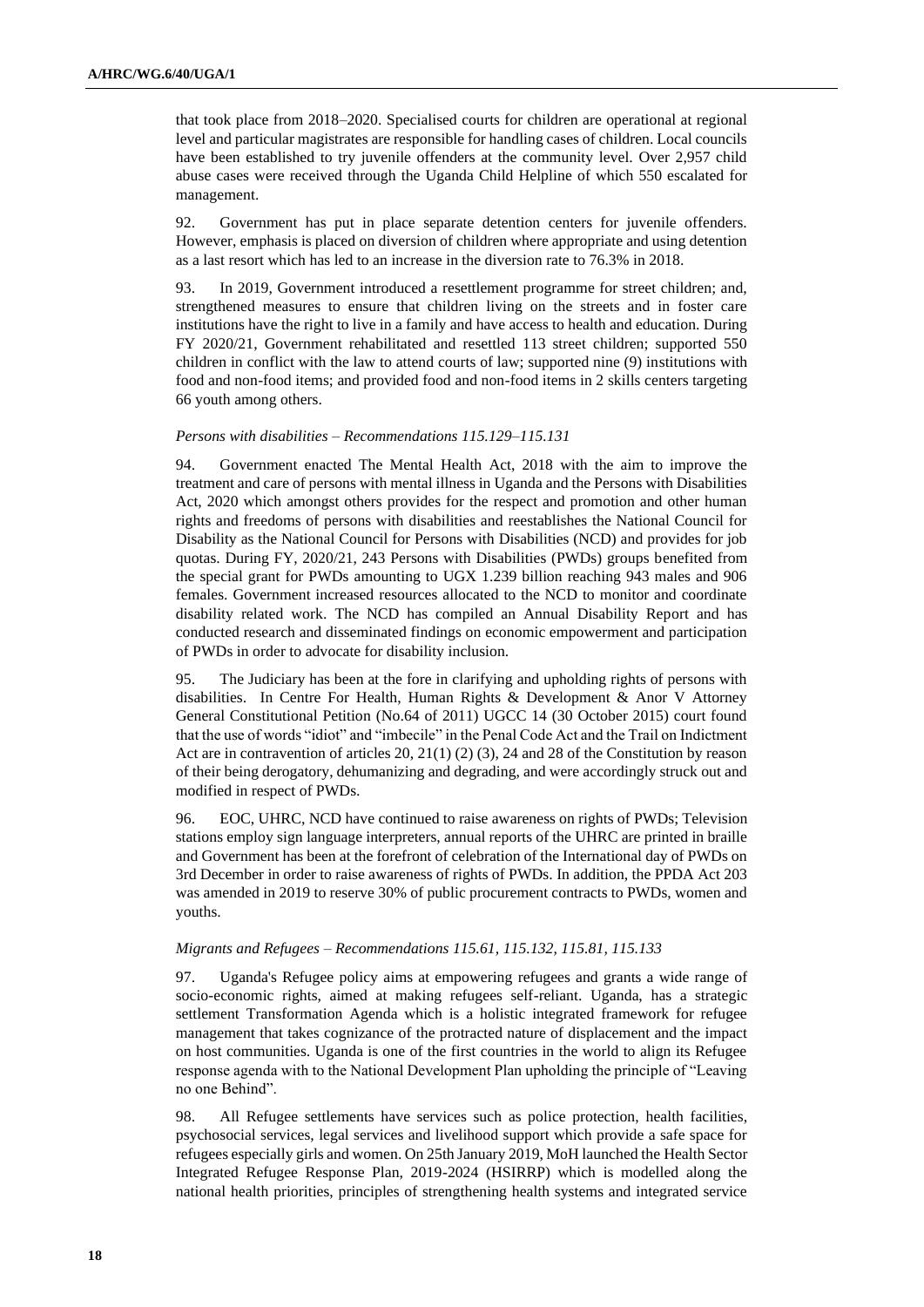provision to ensure equitable and well-coordinated access to health services for refugees and host communities.

99. With support from Regional/National Referral Hospitals to the settlements, specialized outreach services are routinely available and carried out by specialist medical associations and medical schools. At the community level, Village Health Teams (VHTs) have been established in refugee settlements in line with the MoH's strategy. VHTs are responsible for health promotion, health education, identification and referral of sick/malnourished individuals and follow-up in the community, including linking the sick/malnourished community members to ambulatory service.

100. As Government continues to provide integrated services to all refugees and there is a proposal to have some health centers in the settlements taken over by the district local government, however this proposed transition is of concern without funding for sustainability.

101. The Government has also provided free of charge COVID-19 testing and vaccination to the refugee communities.

102. The Police Refugee Coordination Desk at UPF Headquarters coordinates refugee issues in the Refugee settlements across the country, ensures security in the settlements and follows up on all investigations concerning refugees. Mobile court sessions have been conducted by the Judiciary to increase access to justice, referral systems at the districts have been put in place, GBV information data collection system has been set up, a toll-free VAC helpline, Sauti #116 has been put in place, and a Feedback Referral and Resolution Mechanism (FRRM) has been put in place to address some of the refugee complaints.

103. Government recognises the various opportunities that aliens who voluntarily migrate to Uganda bring towards national transformation. Government is in the process of developing a migration policy to ensure that all migrant workers enjoy their full economic, social and cultural rights. As part of its efforts to strengthen capacity of Immigration officers and Integrated Border Management, government with the support of IOM set up the Immigration Training Academy in 2017. More than 500 immigration officers have so far been trained.

104. Migrant workers are allowed to engage in any form of work depending on the class of work permits they hold. Uganda currently offers nine different classes of worker permits to various categories of migrant workers in the country.

105. Government has taken various steps to address trafficking in persons including the passing of the National Action Plan (NAP) for the Prevention on Trafficking in Persons (2019-2024) and the National Referral Guidelines for Management of Victims of Trafficking; setting of the Anti-Trafficking in Persons Department of the Uganda Police Force (July 2019) and establishment of trafficking-specific desks in the Office of the Director of Public Prosecution (ODPP). In 2018, Government trained 303 frontline officials on anti-trafficking laws; investigated 286 and 120 cases in 2018 and 2019 respectively; and convicted 6 traffickers in 2018 and 15 in 2019. MGLSD has put in place a management information system of all companies recruiting persons to work abroad which to date has 151 companies. Government has cancelled licenses of companies engaged in trafficking. Government has continued to facilitate repatriation of citizens including through the provision of replacement documents.

#### **6. Human rights defenders – Recommendations 115.94, 115.95, 115.96, 115.106, 115.110**

106. Government has continued to take steps to provide a conducive and enabling environment for Human Rights Defenders as partners in development in line with SDG 16.

107. The NGO Act, 2016 was amended among others to provide a conducive and enabling environment for the NGO sector and to strengthen their partnership with government. The governance framework of the NGO Bureau was strengthened by setting it up as an autonomous organisation with distinct powers and a board of directors, where the NGO sector has two representatives.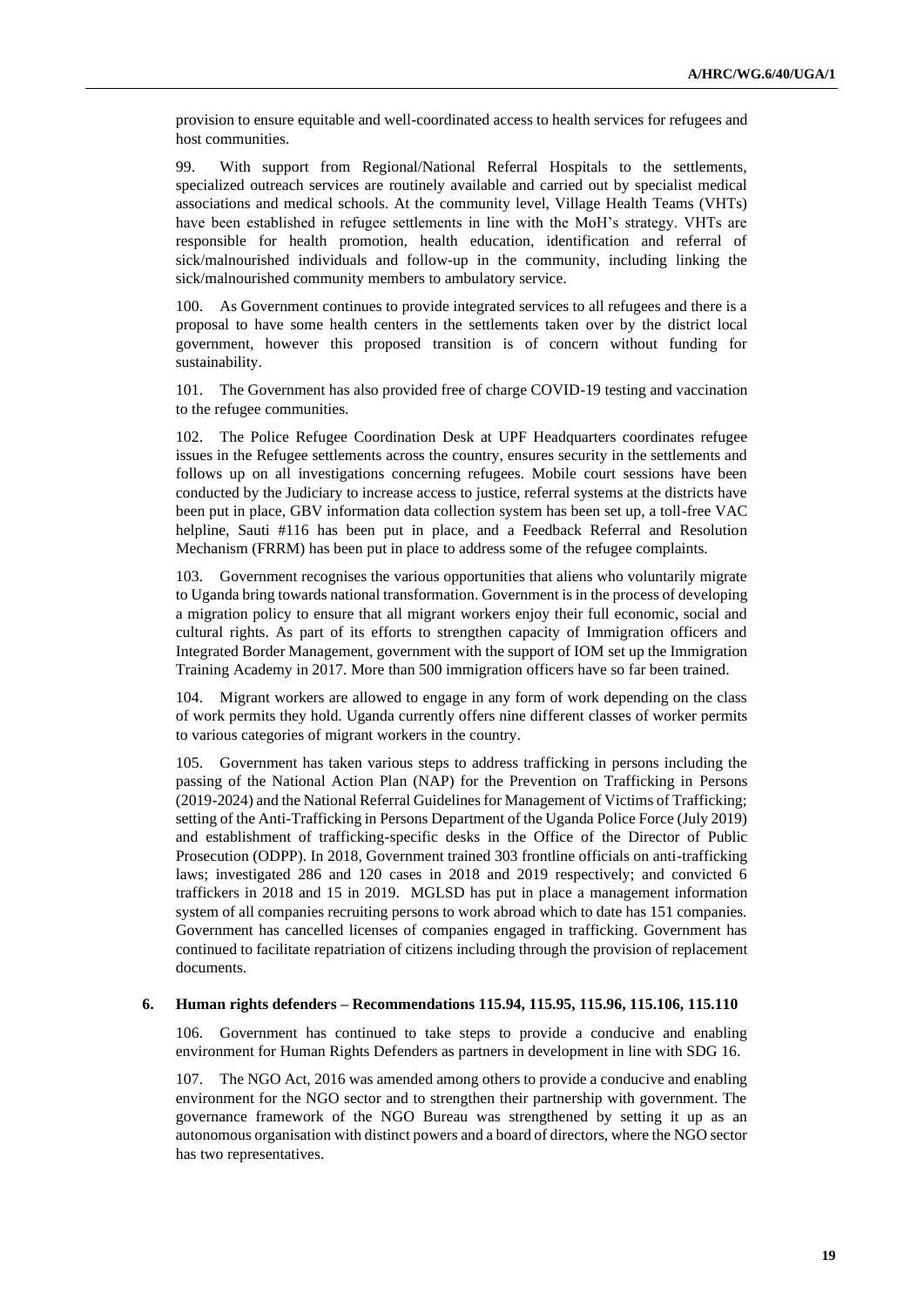108. UHRC and other HRDs have reviewed various bills including the Constitutional (Amendment) Bill 2017 which impact on the operating environment of HRDs and have presented their positions to various oversight mechanisms including Parliament.

109. UHRC set up a Human Rights Defenders Desk which monitors and reports on issues concerning HRDs. UHRC received and investigated complaints of human rights violations from HRDs including the media.

110. However as partners in development, the CSOs are expected to work within the laws of Uganda to enable smooth operation of Government programmes.

#### **7. National human rights institutions and democratic institutions – Recommendations 115.39–143, 115.83**

111. Government has taken steps to strengthen national human rights and democratic institutions in line with SDG 16.

112. The UHRC Act is currently under review; with a view to incorporate the Paris Principles on independence, composition and funding of NHRIs. UHRC budget allocation increased from UGX 13,701bn in FY 2015/16 to UGX 18,903bn in FY 2019/20. EOC budgetary allocations increased from UGX 12.7 Billion in FY 2018/19 to UGX 13.2 billion in FY 2019/20.

113. The independence of the Judiciary has been strengthened by the enactment of the Administration of the Judiciary Act, 2020 making it a self-accounting institution and providing for its effective and efficient administration. Parliament passed a resolution to increase the number of high court judges to 82.

#### **8. Human rights education and awareness – Recommendations 115.89–91, 115.93**

114. Government has put in place various interventions to promote human rights through human rights education and awareness raising in line with SDG 5, and 16.

115. UPDF, UPF, UPS, and ODPP in collaboration with Centre for Domestic Prevention (CEDOVIP) and Refugee Law Project among others has built capacity of senior and top management Officers and prosecutors in handling SGBV and child related matters; the Domestic Violence Act, 2010 and the rules to enhance prosecutors' skills in handling cases of domestic violence. The Judicial Service Commission (JSC) has continued to educate public and judicial officers on law and administration of justice including education on rights. Since 2016 public awareness has been created on FGM, SGBV in Kapchorwa and other areas; and the community has been sensitized through radios and community awareness activities.

116. In FY 2017/18, JLOS provided support to activities aimed at addressing Sexual Gender Based Violence (SGBV) including printing of the PF 3 used to record evidence of sexual and any other physical violence and is an evidentiary tool to corroborate the testimony of witnesses during investigation and adjudication. The JLOS supported medical doctors to carry out medical examination, treatment and appearance in court during the adjudication process.

117. UPF carried out investigations of SGBV cases throughout the country. The Child and Family Protection Department (CFPD) has been facilitated to support victims of SGBV through counselling and basic psychosocial support services. During the third quarter of FY 2018/19 the CFPD registered a total of 6,158 cases, of these 3,092 victims /suspects were counselled, 2062 cases were referred to other stakeholders and 372 cases were taken to court.

#### **9. Recommendation on human rights issues generally – Recommendation 115.44**

118. Government remains committed to the promotion and protection of human rights. In addition, Government has established an enabling environment for respect of human rights facilitated by a robust legal and institutional framework. There is dedicated political goodwill to implement compliance and respect of human rights in line with SDG 16.

119. UHRC and EOC continue to carry out civic education of the public on their rights. In 2016, a total of 102,013 persons from Government institutions and grass root communities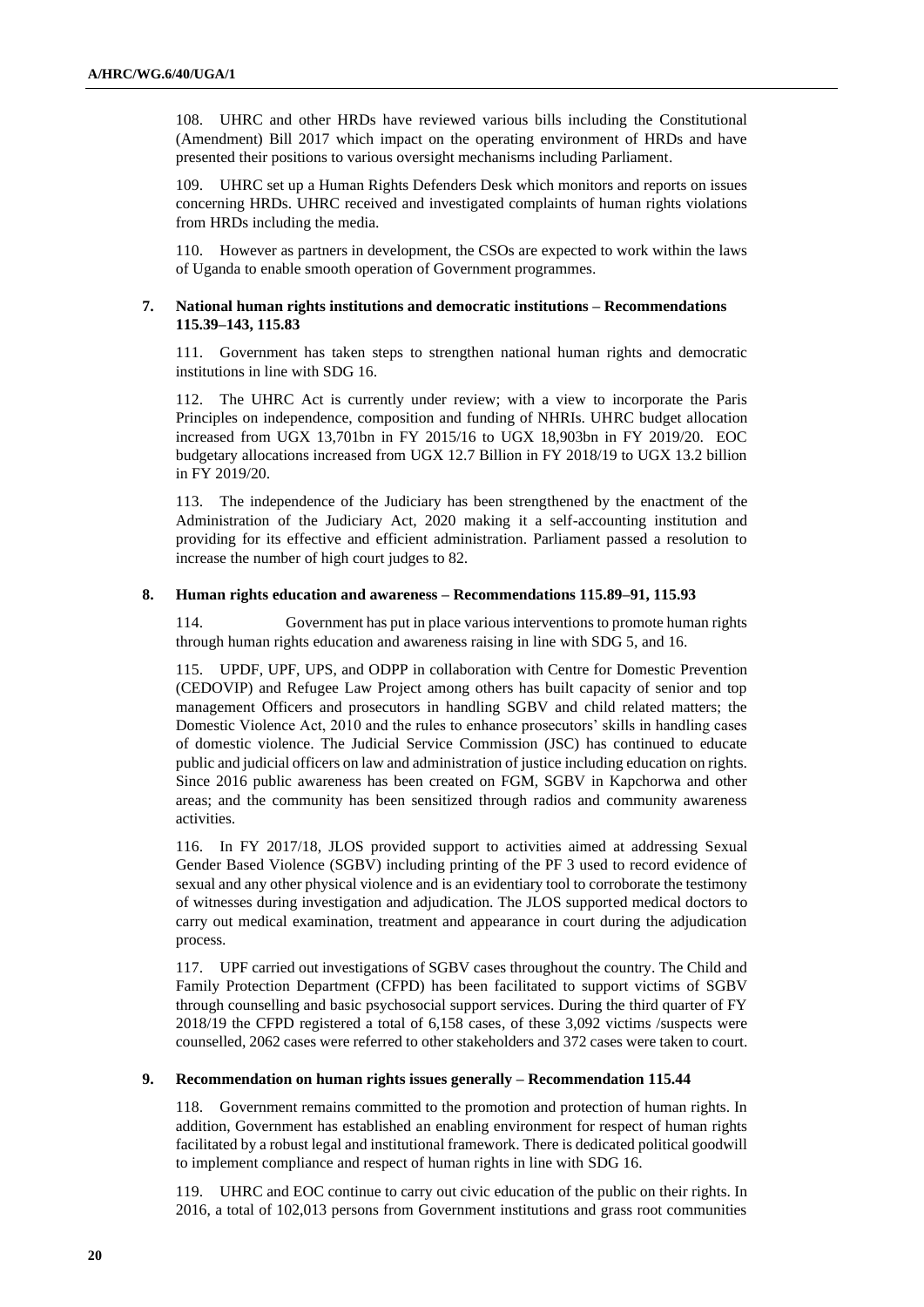were sensitized which was a 132% increase from 43,878 in 2015. In 2017, UHRC sensitized a total of 23,469 people through 178 community meetings conducted in 56 districts with the attendance of women increasing by 33% from 11,030 of 2015.

120. The Parliamentary Committee on Human Rights has summoned various MDAs to follow up on implementation of recommendations of the UHRC and has played a central role in demanding for accountability from government. The Committee visits and assesses conditions in places of detention and has been at the forefront of development of the Human Rights (Enforcement) Act, 2019, which seeks to enforce rights and freedoms guaranteed under Chapter Four of the Constitution.

#### **10. Cooperation with United Nations human rights mechanisms and international community – Recommendations 115.45–115.47**

121. Government has continued to engage in constructive cooperation with the international community and the human rights mechanisms in line with SDG17.

122. Uganda submitted reports on the CAT, the ICCPR and the CEDAW. The Office of the United Nations High Commissioner of Human Rights, United Nations International Children's Emergency Fund; United Nations Population Fund, United Nations Development Programme have continued to provide financial and technical support to Government in realizing the SDGs and sensitise on the need for laws to promote and protect human rights. International Organisation for Migration and United Nations Office on Drugs and Crime continue to build capacity of MDAS on issues of trafficking in persons and smuggling with key MDAs such as Ministry of Internal Affairs, ODPP, and UHRC among others.

123. In addition, Government received financial and technical support from ILO to amend the Employment Act, UNICEF supported in the amendment of Children Act, and OHCHR in the development of NAP on Business and Human Rights.

#### **C. Human rights developments since November 2016**

#### *Policy framework*

124. Government passed the NDP III to guide delivery of aspirations articulated in Uganda Vision 2040. The goal of the NDP III (2020/21–2024/25) is *Increased Household Incomes and Improved Quality of Life of Ugandans*. This goal will be pursued under the overall theme of Sustainable Industrialization for inclusive growth, employment and sustainable wealth creation*. The* NDP III builds on the efforts made under NDP II, on the application of the HRBA by all sectors, MDAs, as well as local Government*.* The NDP III points out that the development approach will among others focus on the HRBA to planning, budgeting and implementation to ensure inclusive sustainable development. Government has developed the National Social Protection Policy, 2015 to address risks and vulnerabilities.

#### *Legislative framework*

125. Various legislation that promote the enjoyment of human rights have been enacted and these include the Leadership Code (Amendment) Act , 2017, National Environment Act 2019, the Anti Money Laundering(Amendment) Act 2017, the Labour Disputes (Arbitration and Settlement) (Amendment Act), 2020, and the Land Disputes ( Arbitration And Settlement) ( Amendment Act 2020.

#### *Mechanisms*

126. Parliament has set up mechanisms to promote and protect human rights. A Committee on Equal Opportunities was established and is mandated to monitor and promote measures designed to enhance the equalisation of opportunities and improvement in the quality of life and status of all peoples including marginalised groups. The Leadership Code Tribunal which is responsible for enforcing the Leadership Code was set up and members were appointed. An Anti-Corruption Unit (ACU) in State House has been set up to support the existing anticorruption agencies